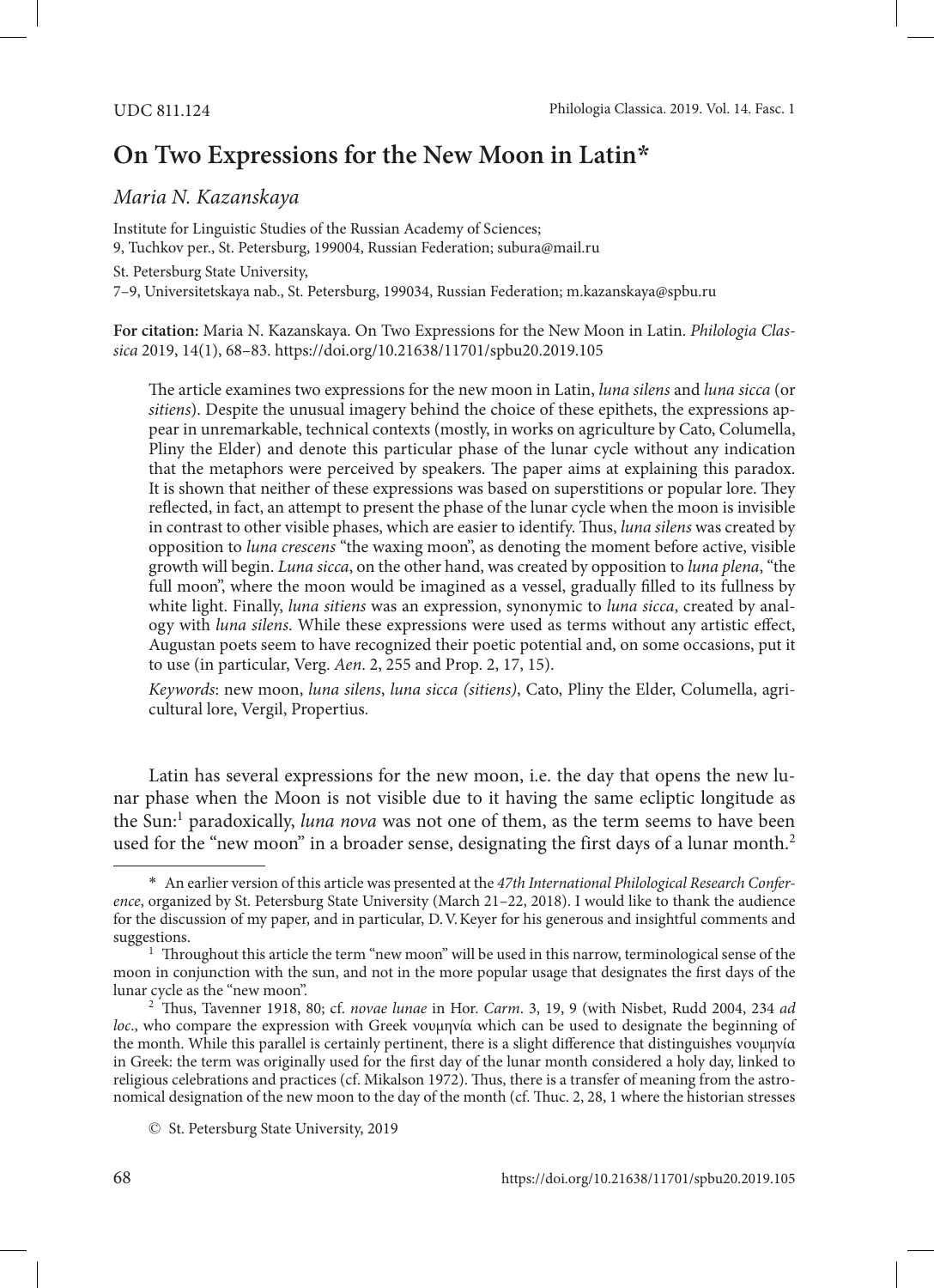Two expressions, *interlunium* or *luna intermenstrua*, were clearly of astronomic origins, referring to the notion of transition from one lunar cycle to another. The idea behind two remaining expressions, *luna silens*, literally "the silent moon", and *luna sicca* or *luna sitiens*, "the dry/thirsty moon", is much less obvious and requires a separate examination. If taken literally, neither the verb *sileo*, *silere* nor the adjective *siccus* are an intuitive choice to qualify the moon, and the resulting expressions, if viewed through the lens of classical Latin, would appear strikingly metaphoric. However, what renders them all the more enigmatic is the fact that both *luna silens* and *luna sicca (sitiens)* are attested principally in technical, unpoetic texts, both being more popular with Roman agricultural writers than the more straightforward *luna intermenstrua* or *interlunium*. 3 Moreover, the contexts suggest that for average Latin speakers *luna silens* and *luna sicca (sitiens)* were the neutral designation of the particular day of the lunar cycle, while the metaphoric nature of the two epithets seems to have gone largely unnoticed.<sup>4</sup> This article proposes to explain the origins of the two expressions and to analyze some poetic contexts in which they are used for artistic effect.

Before examining the two designations of the new moon, it is worth making an overview of the denominations of lunar phases; these expressions are fairly well attested, especially, as in agricultural lore different phases were considered appropriate for different agricultural tasks.5 The name for the waxing moon in Roman writers is *luna crescens* (sometimes allowing for periphrastic expressions such as *cum luna incrementum capit*).6 The full moon was called *plena luna* (more seldom, by a univerbalised term, *plenilunium*).7 The first and last quarter-moon was called *dimidia luna* or *luna dimidiata*, 8 and the waning moon could be designated as *luna decrescens, luna senescens*, *luna minuens* or by some kind of periphrasis.<sup>9</sup> Even a cursory glance at these terms is sufficient to discover a tendency to designate opposite moon phases by antonymic expressions. This is especially evident in the case of *luna decrescens / senescens / minuens* as opposed to *luna crescens*, where the coexistence of three terms based on two distinct metaphors shows beyond doubt that *luna crescens* was the original term, while *luna decrescens* / *senescens* / *minuens* were created either by simple negation or, by antonym, in opposition to two

that he is talking about the νουμηνία in the astronomical sense); however, due to the religious dimension, νουμηνία is still applied to one day only, contrary to the expression *luna nova* which can be applied to several days.

<sup>3</sup> For examples of *luna intermenstrua* and *interlunium* in agricultural contexts, see Cato, *Agr.* 37, 4; Plin. *HN.* 17, 215; 18, 158; 18, 322; 18, 158; etc.

<sup>4</sup> This is particularly evident when the expression appears in combinations like *luna silenti post meridiem* (Cato, *Agr.* 40, 1; cf. below).

<sup>&</sup>lt;sup>5</sup> For the fullest overview of the evidence, see the excellent article by Tavenner (1918).

<sup>6</sup> Columella, *Rust*.2, 10, 12; for the discussion of this expression, see n. 12.

<sup>7</sup> For *luna plena*, see, e.g., Plin. *HN.* 14, 134; 17, 215; 18, 322; Colum. *De arb*. 15; for *plenilunium*, Columella, *Rust*.11, 2, 85; Plin. *HN.* 16, 194; etc. In poetry, the phase of the full moon could also be indicated by applying the epithet *plenus* to features of the moon: cf., *plenos extinxit Cynthia vultus* "the moon extinguished her full face" (Petron. *Sat*. 122, line 130); *bis quinos plena cum fronte resumeret orbes / Cynthia*, "when the moon regained for the tenth time the orb with the fullness of her brow" (Stat. *Theb*. 1, 576–577).

<sup>8</sup> E. g., Cato, *Agr.* 37, 4; Plin. *HN.* 18, 322; Vitr. 9, 2, 3; etc.

<sup>9</sup> For *luna decrescens*, cf. Columella, *Rust*.11, 2, 11; 11, 2, 52; Cato, *Agr.* 31, 2; Plin. *HN.* 17, 146; 18, 321; etc. For *luna senescens*, cf. Varro, Rust. 37, 1 and 3; Gell. *NA* 20, 8, 4 (with the possibility of periphrasis *cum senescit luna*, cf. Varro, Rust. 1, 64, 1). A less specific kind of expressions for the waning moon were based on the comparative *minor, minus*: thus, *cum luna minuitur* (Pallad. 10, 12); and Horace's *minorem ad lunam* (*Sat*. 2, 8, 31–32), as Kuijper 1966 has shown, must also refer to the waning moon.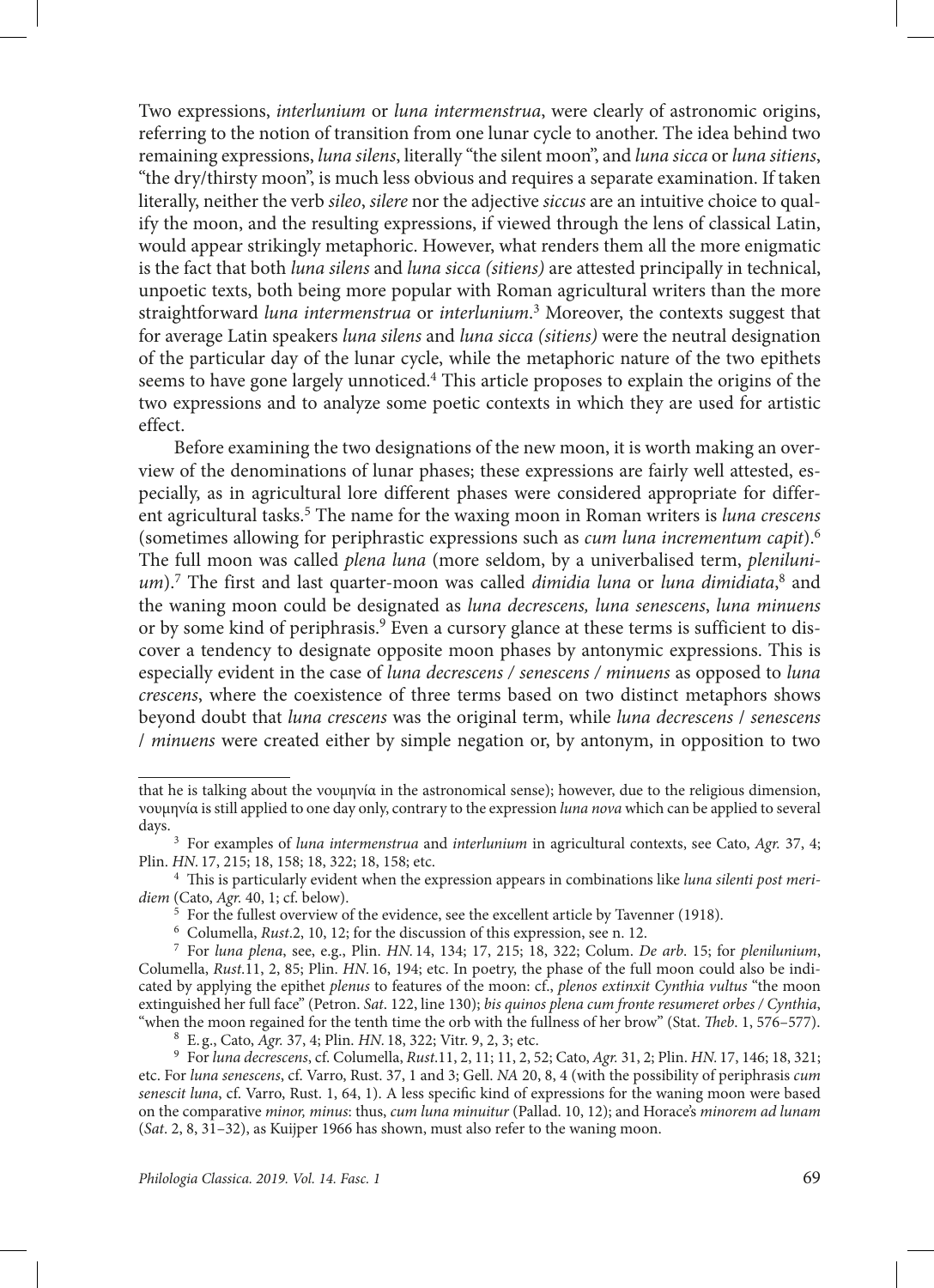meanings, literal and metaphorical, of *crescere*, "grow in size, grow physically" and "grow to adulthood, age". As we shall show, a similar process seems to have been at work in the case of *luna silens* and *luna sitiens (sicca)*.

## **1.** *Luna silens*

In the preserved texts, the expression *luna silens* appears almost exclusively in the ablative, the variation of the ending showing that the epithet could be interpreted either as an adjective (in which case the expression becomes an ablative in its temporal function, *silenti lunā*), or as a participle forming an ablative absolute construction, *lunā silente*. 10 The verb *silere* in this expression seems to have never been replaced by a synonym<sup>11</sup>, so that we are dealing with a fixed term. The majority of contexts where *lunā silenti* appears concern advice on sowing, planting or manuring, together with indications of the best season and weather (especially, as regards the winds) for these farming procedures, e.g.:

*Alteram quartam partem (scil. stercoris) in pratum reservato idque, cum maxime opus erit, ubi favonius flabit, evehito luna silenti* (Cato, *Agr*. 29).

"Keep the other quarter (of manure) for the field and, when it is most needed, bring it out on the day of the new moon, when west wind blows."

*Per ver haec fieri oportet: <…> in locis crassis et umectis ulmos, ficos, poma, oleas seri oportet: ficos, oleas, mala, pira, vites inseri oportet luna silenti post meridiem sine vento austro* (ibid. 40, 1).

"In spring the following should be done: in places that are rich and moist, elms, figs, apple-trees, olive-trees should be planted; figs, olive-trees, apple-trees, pear-trees, vines should be planted on the day of the new moon, in the afternoon, when there is no south wind."

*Prata primo vere stercerato luna silenti: quae inrigiva non erunt, ubi favonius flare coeperit* (ibid*.* 50).

"Fields should be manured in the beginning of spring on the day of the new moon: for they will not be well-watered, once the west wind starts to blow."

*Silente luna fabam vellito ante lucem, deinde cum in area exaruerit, confestim, prius quam luna incrementum capiat, excussam refrigeratamque in granarium conferto*. (Columella, *Rust*. 2, 10, 12).

"Gather the beans during the new moon before sunrise; then, after they have dried on the threshing-floor, at once, before the moon gains <noticeable> growth, $^{12}$  stock them in the granary, having beaten them out and cooled them."

<sup>&</sup>lt;sup>10</sup> It is very probable that the expression *silenti luna* was the original form, while the ablative absolute was a reinterpretation (this will be discussed in a separate article).

<sup>11</sup> A.Ernout in his edition of Pliny reconstructed an expression for the new moon in which *silenti* would be replaced by *tacenti* (Ernout 1962, 27–28): *Ungues resecari nundinis Romanis <luna> tacenti atque a digito indice multorum persuasione religiosum est*, "Cutting nails on the Roman *nundinae* (market-days) during (the new moon?), and commencing from the forefinger, is considered a bad sign in the opinion of many people" (Plin. *HN.*28, 28). The transmitted text is certainly obscure, and it is difficult to understand *tacenti* as it stands. However, there is no external evidence that *tacere* could be substituted for *silere* in the designation of the new moon; moreover, the application of the superstition would be uncharacteristically limited, if the recommendation to avoid cutting nails were restricted to days when the *nundinae* coincide with the new moon.

<sup>12</sup> The expression *prius quam luna incrementum capiat* is sometimes understood as indicating of the beginning of the waxing moon phase, which necessarily makes the scholars interpret the expression *silente*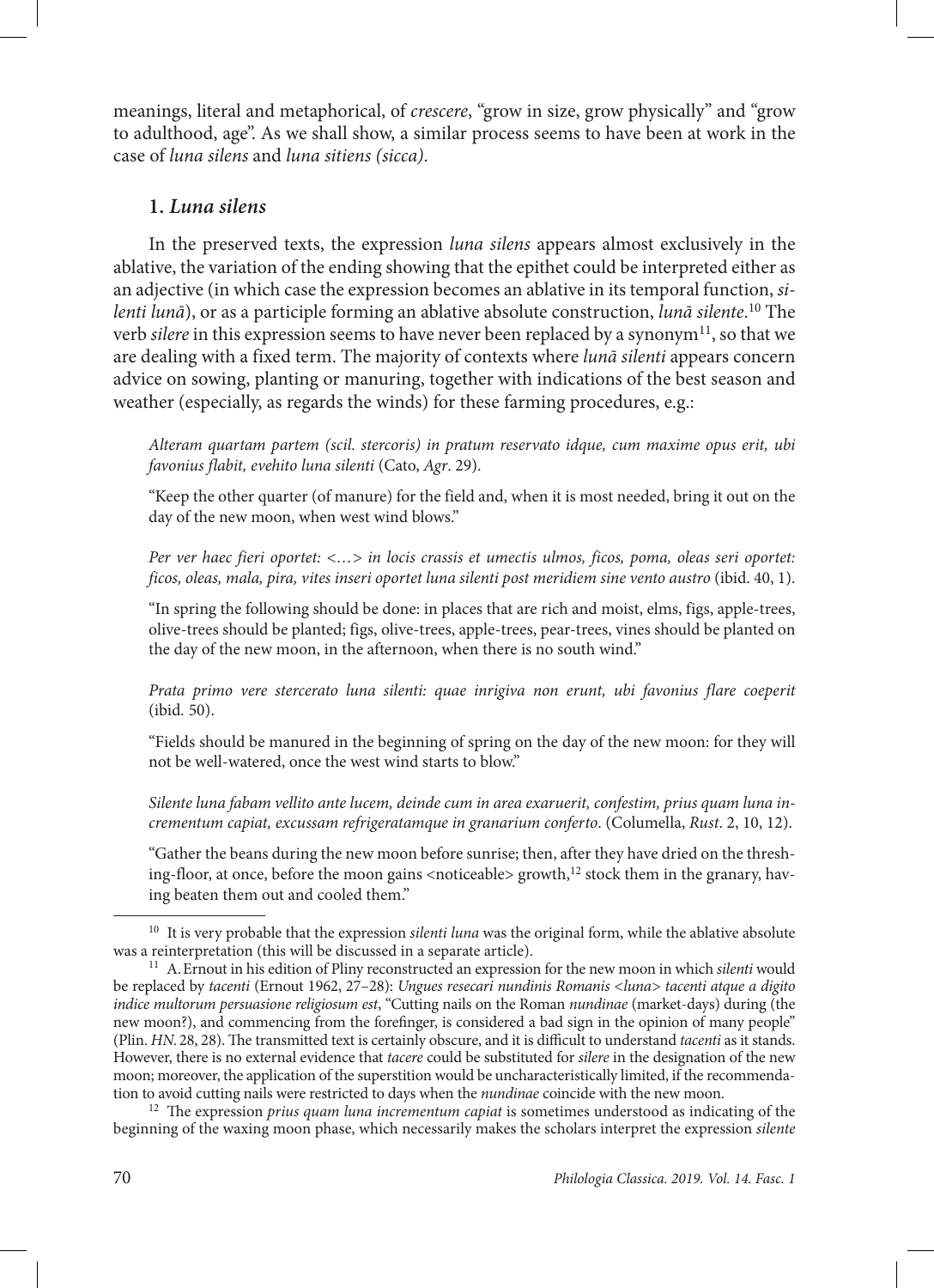*<…> hoc (scil. vicia, passioli, pabulum) silente luna seri iubent* (Plin. *HN.* 18, 314).

"They advise that these (i.e. vetch-peas, calavance, fodder plants) should be sown in the new moon".

Pliny formulates the general principle of observance of this phase of lunar cycle with regard to agricultural tasks in the following manner:

*Inter omnes vero convenit utilissime in coitu eius sterni, quem diem alii interlunii, alii silentis lunae appellant* (Plin. *HN.* 16, 190).

"However, of all days, timber is to be felled with most advantage when the sun and moon come together, on the day that is called by some the midmoon day, and others call the day of the silent moon."

These contexts show that for Latin speakers the expression *lunā silenti* (*silente*) was a neutral indication of the lunar phase that could even be combined with an indication of the time of day, amounting in paradoxical expressions of the type *luna silenti post meridiem* (Cato, *Agr.* 40, 1)13. However, the choice of the verb *silere* is not self-evident, as the transition from the idea of being silent to the notion of not giving light makes for a fairly bold metaphor. In fact, lemmas in dictionaries have a difficulty of finding an appropriate category for the expression: *OLD* is a case in point, as it makes a separate entry for *lunā silenti*. 14 There have been diverse attempts to explain the use of *silere* in *lunā silenti*. Works on Roman religion unsurprisingly associate the epithet *silens* with the allegorical representation of the moon as a deity (moreover, associated with Hecate);<sup>15</sup> however, the technical nature of the texts and absence of explicit religious connotations or any stylistic features that usually accompany allegoresis is a serious drawback to accepting this explanation. Another approach linked the use of *silere* to its association with other forces of nature, in particular, with the winds:<sup>16</sup> the parallel, however, does not seem appropriate,

<sup>13</sup> This paradoxical usage is often remarked on by scholars: Shackleton Bailey 1947, 90; Heyworth 2007, 187 n. 51.

<sup>14</sup> See *OLD* 1968, 1761, s.v. silens, -ntis.

<sup>15</sup> Thus, Lunais 1979, 335; Green 2007, 134. Tavenner 1918, 81–82 was certainly right when he insisted that agricultural lore (i.e. the system of practical observations and beliefs according to which a Roman farmer scheduled his activities) should be distinguished from religious beliefs and practices.

<sup>16</sup> That the semantic development was thus reconstructed is evident from the lemma in Georges 1886, Bd. II, 2390–2391, s.v. *sileo*, partic. *silens* (b). For this usage of *silere*, cf. *verumtamen praestat eligere sationi* 

*luna* as referring to the waning moon, not only to the new moon: thus, "Here it is apparent that the dark of the moon is thought of as the remnant of the waning moon; and that if the moon should begin to increase before the harvest was garnered, the beans would not dry successfully" (Tavenner 1918, 70, quoted with approval by Cram 1936, 258). This goes contrary to the specific use of the expression *silenti luna* to denote the day between two lunar cycles when the moon is invisible. It seems much better to understand the expression *prius quam luna incrementum capiat* as referring to a stage of the waxing phase, when the moon's *incrementum* clearly seen. Unfortunately, I was unable to ascertain how long it takes for beans to dry; intuitively, during a dry summer several days under the sun might suffice, so that the moon would not even have to reach the *dimidia luna* stage. Alternatively, D.V.Keyer has suggested to me that the words *prius quam luna incrementum capiat* might be a gloss on *silente luna* that was accidentally incorporated into the main text, rendering Columella's instructions practically unfeasible (he considers that the beans would have to dry for a longer period of time), and hence Palladius' correction to *luna minuente* in his rendering of the same advice (Pall. 7, 3, 2). However, as the expression *incrementum capere* is rare, I would prefer to keep Columella's text as it is and to understand *incrementum* as *noticeable* growth: Columella's lack of precision in this case could be explained by varying delays for the process depending on how dry or moist the season is.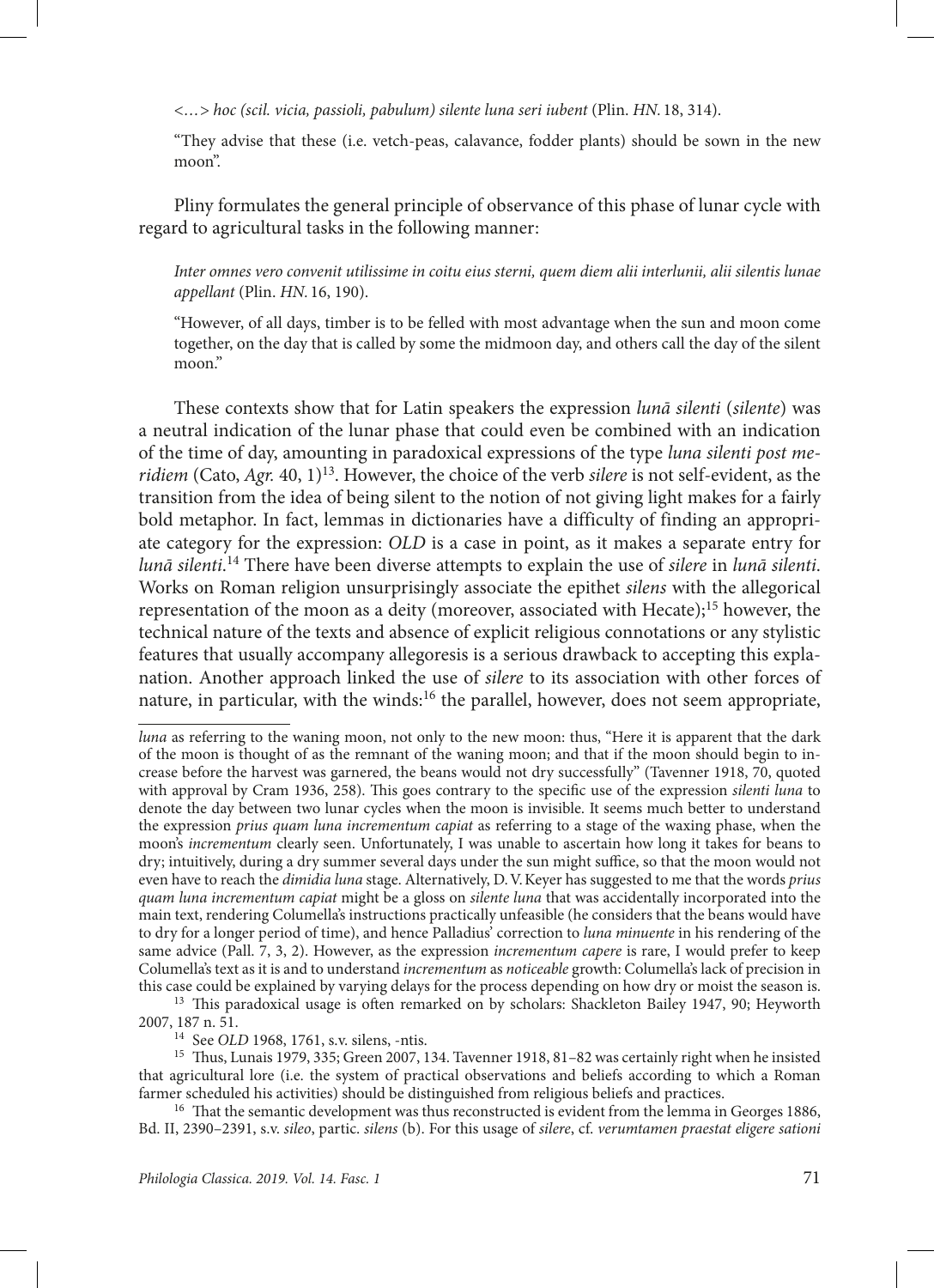as the choice of *silere* is not unexpected when speaking of a natural phenomenon which, in its stronger manifestations is associated with sound. Finally, Ernout and Meillet in their discussion of the use and etymology of the verb *silere*, indicate (implicitly rather than explicitly) that *lunā silenti* might have originated with the use of *silere* in the vegetal sphere.17 Indeed, an overview of agricultural contexts in which the verb *silere* appears shows a number of contexts connected to growth (especially of vegetation), to indicate the moment that immediately precedes active, visible growth — the moment when the plant has all the potential for bringing forth new branches and stems, is ready for it but no signs of growth are as yet apparent:18

*quae* (*scil*. *sarmenta et calamenta*) *sicco tamen solo legenda sunt, ne lutosa humus inculcata maiorem fossori laborem praebeat, qui protinus adhuc silentibus vineis inducendus est* (Columella, *Rust*.4, 27, 1).

"These (*scil*. prigs and deadwood) should be gathered while the ground is dry, so that the trampling of muddy earth does not render the task more difficult for the digger, who should be sent for at once, while the vines are still dormant".

*<…> eoque debemus intellegere nullam partem anni excipi, si sit sarmenti silentis facultas* (ibid. 4, 29, 1).

"And for that we must understand that no part of the year should be an exception, should there be any capacity for growth of prigs (i. e. in plants that are as yet dormant)."

In these passages the verb is applied to perennial plants so that the idea behind the expression *silentibus vineis* is contrasted with *antequam germinent* (4, 27, 1), as well as that behind *sarmenti silentis* with *sine germine* (4, 29, 1). It should be noted specifically that the verb *silere* in the sense of expectation of active growth tends to be used in the present participle, focusing on the dormant state; it can also be applied to eggs that have not yet hatched:

*<…> nam post unum et vicesimum diem silentia oua carent animalibus* (ibid*.* 8, 5, 15).19

"For eggs that are not hatched after twenty-one days have no living creature in them."

*silentis vel certe placidi spiritus diem*, "however, for sowing it is best to choose a day of no wind, or a gentle one" (Columella, *Rust*. 3, 19, 3); *[…] diem quoque tepidum silentemque a ventis eligat* "let him choose a warm and windless day" (Columella, *Rust*. 4, 29, 5). It was also popular in poetry: *ibi omnes silent venti*… "there all winds are silent…" (Plin. *Epist*. 2, 17, 7); *unde hiemes ventique silent* "thence tempests and winds are silent" (Stat. *Ach*. 1, 54); *silet umidus aer* "moist air is silent" (Ov. *Met*. 7. 187); *aequora tuta silent*, "the safe sea is silent" (Verg. *Aen*. 1, 164); *cur adhuc undae silent?* "why are waves still silent?" (Sen. *Phaedr*. 954).

<sup>17</sup> See Ernout–Meillet 1967, 625 who mention the expression *lunā silenti* between the uses of *silere* for forces of nature and its use for plants and vegetative growth; cf. also Kazanskaya (forthcoming).

<sup>18</sup> The lemma in *OLD* 1968, 1761, s.v. sileo, groups very different usages under the last meaning "**5** To be inactive, be quiet. **b** (of processes, actions, etc. not to function, be quiescent. **c** (of plants, etc.) to be dormant; (of eggs) to show no sign of activity, i.e. not to hatch": the problem is that the lemma does not distinguish between the use of the verb for artistic effect and terminological use where no such effect is apparent. Cf. Lunais 1979, 337 who remarks: « Dans ces deux cas (*scil*. Cic. *Mil*. 10 and Tac. *Hist*. 3, 47 — M.K.) ; l'image se comprend d'elle-même ; le français peut la garder sans la déformer. Il en va tout autrement de la lune 'silencieuse' ».

<sup>19</sup> D.V.Keyer suggests that the usage of *silere* in *silentia ova* may in fact have been the primary metaphor, and that thence the verb was transferred to the vegetative sphere. Unfortunately, the expressions are not sufficiently well attested (*silentia ova* occurs only once) to decide which of them was primary and which was secondary.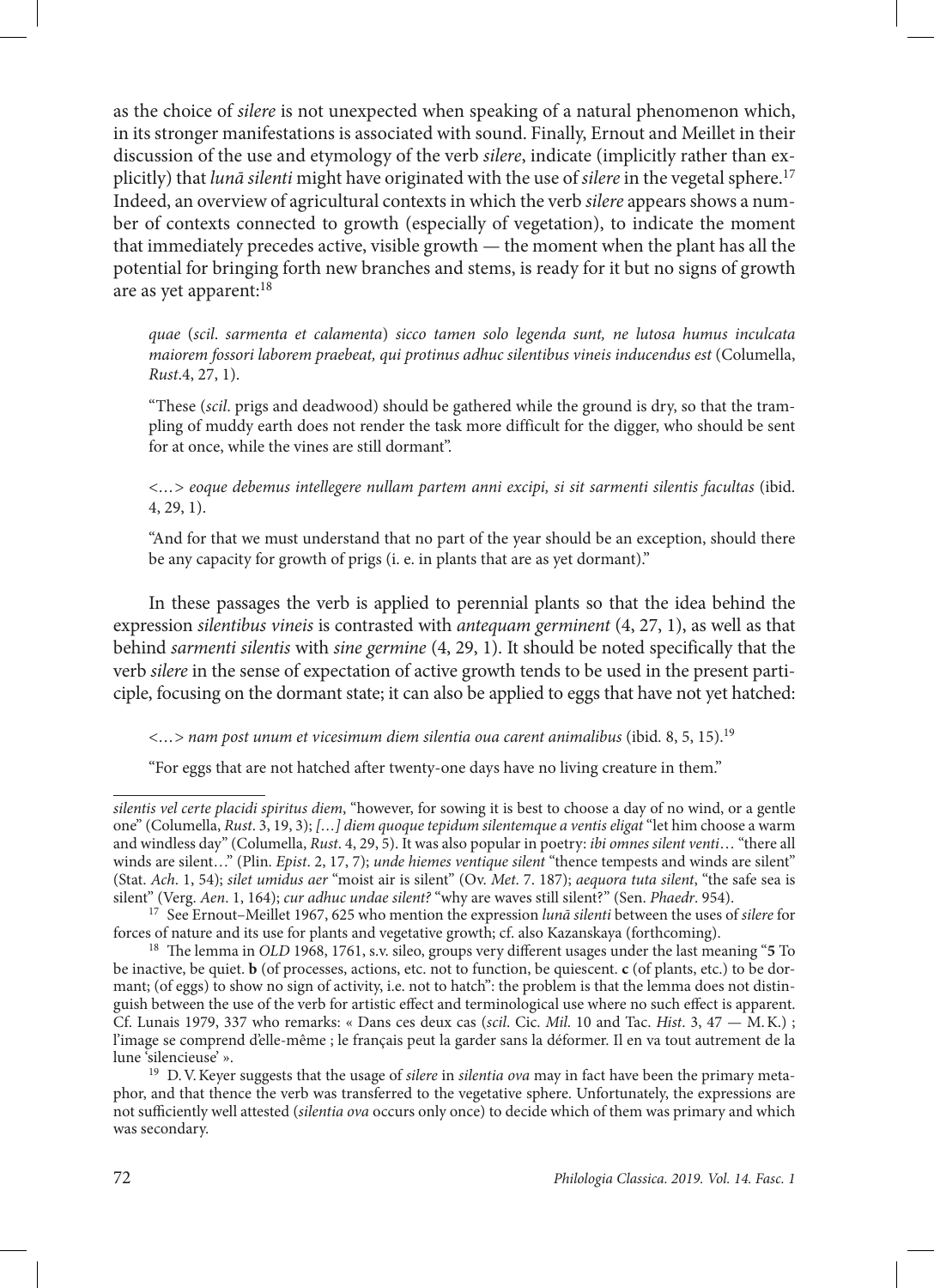The usage of *silere* to designate the period immediately preceding growth, when all the potential for growing is in place but the process has not yet begun, corresponds exactly to the meaning that we were looking for in *lunā silenti*: the choice of *silere* for the periphrasis was at once accurate and technical, as it characterized the astronomical phenomenon (the period when the moon is not visible) by means of the antonym to *crescere* that described its positive counterpart (the period when the moon grows). The metaphor behind *silere* thus equated the lunar cycle to the cycle of vegetative growth, which, given the persistency of beliefs in the connection between the growth of the moon and the growth of plants, hair, young animals,20 made the expression *lunā silenti* all the more natural and acceptable. It should be stressed however that this connection was secondary.

#### **2.** *Luna sicca* **(***sitiens***)**

The expressions *lunā siccā* "during the dry moon" and *lunā sitiente* "during the thirsty moon" seem to have been less current than *lunā silenti*. As in the case of *lunā silenti*, the epithet is clearly metaphorical, but the dictionaries offer no clue as to which meaning of *siccus* and *sitiens* the expression is grounded on.21 In Roman sources, Pliny the Elder is the only one to use it, and it is also from him that we learn of the existence of an analogous expression, *lunā sitiente*:

*<…> fimum inicere terrae plurimum refert favonio flante ac luna sitiente. id plerique prave intellegunt a favonii ortu faciendum ac Februario mense tantum, cum id pleraque sata <et> aliis postulent mensibus. quocumque tempore facere libeat, curandum, ut ab occasu aequinoctiali flante vento fiat lunaque decrescente ac sicca. mirum in modum augetur ubertas effectusque eius observatione tali* (Plin. *HN.* 17, 57).

"It pays best to manure the ground when the west wind is blowing and the moon is thirsty. The majority wrongly take it that this should be done when the west wind sets in and only in the month of February, whereas most crops need manuring in other months as well.<sup>22</sup> Whatever the season when it is done, one must take care to do it when the wind blows from due west (i.e. west as the point of sunset on the equinoxes — M.K.) and when the moon is waning or dry. Observing <this rule> increases fertility and the effectiveness of the procedure."

Given that the expression is not otherwise attested, and that Pliny is here closely following Cato (*Agr.* 29, 1, passage cited above), it does not come as a surprise that there have

<sup>&</sup>lt;sup>20</sup> Among plants, animals and other entities whose development was linked by the Romans to the growing phase of the moon, sources mention lentils (Pallad. 3, 4), reeds (Plin. *HN.* 17, 108); trees in general (Columella, *Rust*. 5, 11, 2; *De arb*. 29, 1; Cato, *Agr.* 40, 1), eggs (Plin. *HN.* 18, 322, cf. Columella, *Rust.* 8, 5, 9 — the logic behind Columella's advice is aptly explained by Tavenner 1918, 77–78), hair and wool (Varro, *Rust.* 1, 37), oysters and other mollusks (Cic. *Div*. 2, 33–34), etc. The general principle guiding farmers' choice of the lunar phase was laid down by Palladius: *omnia quae seruntur crescente luna et diebus tepidis sunt serenda* "all cultures that are sown should be sown during the waxing moon and on warm days" (Pallad. 1, 6, 12). For a thorough discussion of this belief, see Tavenner 1918, *passim*; cf. Riess 1893, col. 39–40 and Roscher 1890, 61–67.

<sup>21</sup> *OLD* ignores the expressions *luna sicca* and *luna sitiens* (see *OLD* 1968, 1754–1755, s.v. siccus; 1774, s.v. sitiens).

<sup>22</sup> Manuscripts of Pliny give *aliis*, and the conjunction *et* was added by H.Rackham in his Loeb edition. This is a fortunate addition from the point of view of style and content: *<et> aliis mensibus* nicely balances *Februario mense tantum*; and a number of crops are indeed regularly given additional, albeit lighter, manuring during the months of their growth.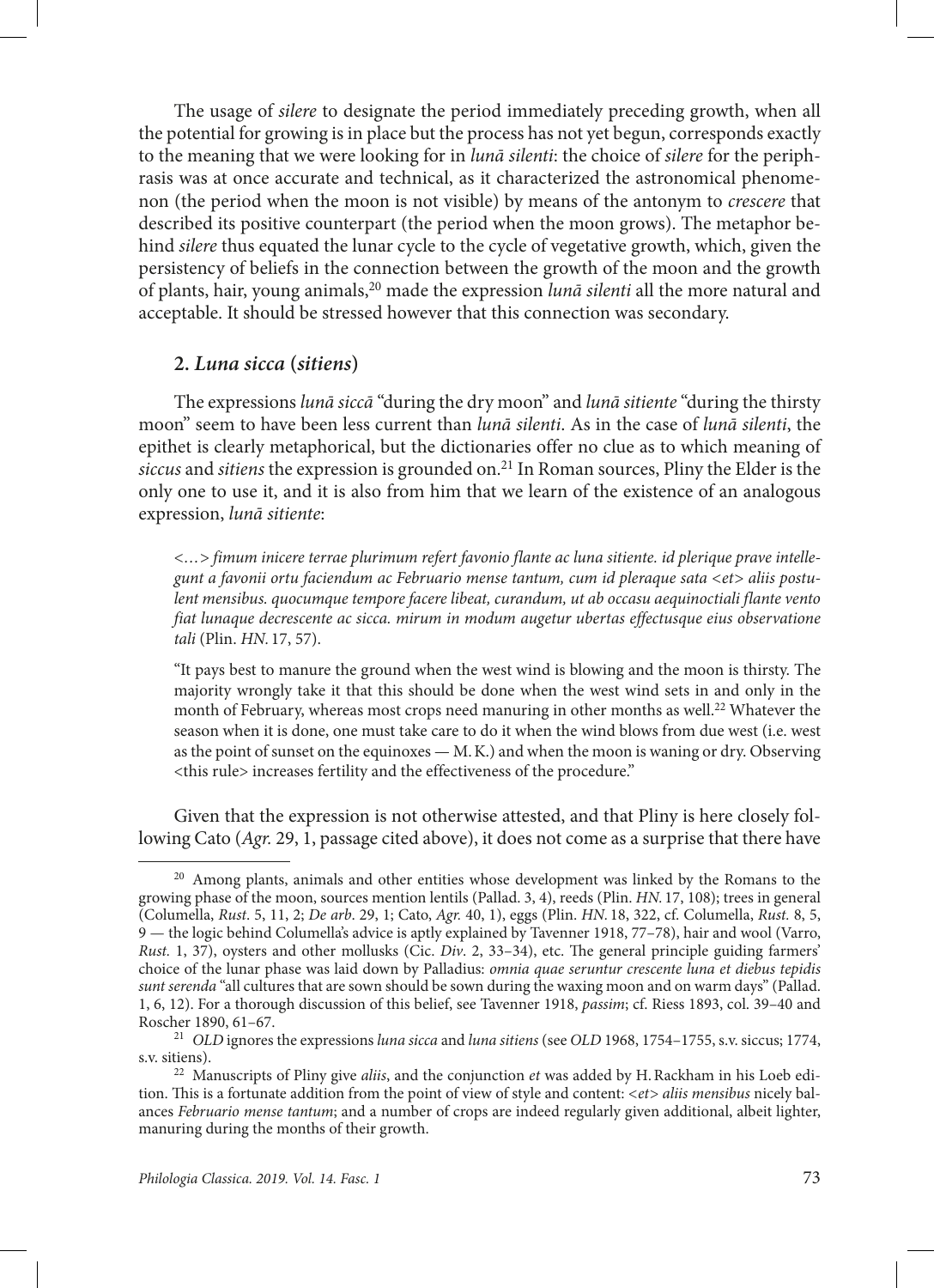been attempts at correcting the text. Ferdinandus Pintianus (Latin name of the Spanish humanist Hernán Núñez de Toledo y Guzmán), based on a comparison with Cato's discussion of manuring the fields, surmised that the expression *lunā sitiente* must be equivalent to *lunā silenti*, and concluded from it that in Pliny *sitiente* should be modified to *silenti*. 23 Although the equivalence is certainly correct, editors of *Natural History* are right to reject his correction,<sup>24</sup> as it gives preference to the *lectio facilior* over the interesting rarer variant. The second example of *lunā sitiente* occurs in the same book of *Naturalis historia*, and in this case as well the transmitted text provoked certain doubts:

*Inseri autem praecipit pira ac mala per ver et post solstitium diebus L <et> post vindemiam, oleas autem et ficos per ver tantum, luna sitiente, [hoc est sicca] praeterea post meridiem ac sine vento austro* (17, 112).

"[Cato] advises that the pear and apple trees be grafted during the spring, and fifty days after midsummer and after the vintage, whereas the olive and fig trees only in the spring, when the moon is thirsty [i.e. dry], moreover, in the afternoon and not when a south wind is blowing."

Once again, Pliny follows Cato (in this case, referring to him by name), conflating two distinct passages from *De agricultura*. 25 The second part of the advice takes up Cato's *luna silenti post meridiem sine uento austro*, "during the silent moon, in the afternoon, without south wind" (Cato, *Agr.* 40, 1). And while Pliny's *lunā sitiente* clearly rephrases Cato's *lunā silenti*, Detlefsen suggested bracketing the parenthesis *hoc est sicca* as an explanatory gloss that had in all likelihood been interpolated from the earlier passage from the same book of *Natural History* (17, 57) where *lunā siccā* and *lunā sitiente* had appeared in close proximity.26

Despite doubts occasionally expressed over the correctness of the transmitted text in these passages, there can be little doubt that the expressions *lunā sitiente* and *lunā siccā* existed and were used as doublets for *lunā silenti*. Unfortunately, their rareness does not allow us to determine whether Pliny's avoidance of *lunā silenti* reflected a change in Latin usage (i.e. that contemporary Latin speakers viewed it as an archaism), or the expression was still current in Pliny's day, so that his preference for *lunā sitiente* (*sicca*) was idiosyncratic<sup>27</sup>. Some stylistic difference between the two expressions cannot, of course, be ruled out (e.g. that one appeared slightly more archaic than the other), just as it is impossible to

<sup>23</sup> Pintianus in Hermolaus Barbarus *et al*. 1668, 333 (on Plin. *HN.* 17, 57): "scribendum silente non sitiente ex Catone ipso, cap. 29"; cf. *ibid*. p. 351 (on Plin. *HN.* 17, 112). 24 Cf. Detlefsen 1992 (1868), 66 ; Ian–Mayhoff 1892, 81; André 1964, 39; Rackham 1950, 40; König

<sup>1994, 44.</sup>

<sup>25</sup> Cato, *Agr.* 41, 2 and 40, 1; cf. André 1964, 147 n. 1 (on § 112).

<sup>&</sup>lt;sup>26</sup> Detlefsen 1992 (1868), 76: "uncis inclusi"; Detlefsen's doubts regarding the authenticity of the parenthesis are shared by Rackham 1950, 78 and König 1994, 78 who actually omit *hoc est sicca* from the main text, as well as by Ian–Mayhoff 1892, 97 and André 1964, 58 who follow Detlefsen in bracketing the phrase. On the other hand, Lunais 1979, 329 accepts the parenthesis as genuine, even using it as proof that for Pliny the expressions *luna sicca* and *sitiens* were equivalent: "Il est évident que *luna sicca*, la lune sèche, est l'équivalent de *luna sitiente* et s'explique de la même manière. Pline écrit d'ailleurs un peu plus loin (XVII, 112) *luna sitiente (hoc est sicca)*".

<sup>27</sup> Lunais 1979, 330 notes that the use of *luna sitiente* is restricted to two books of the *Naturalis Historia*: "Constatons simplement cette étrangeté, sans lui chercher d'autres raisons peut-être qu'un certain engouement très passager pour cette expression (*scil*. *luna sitiente* — M.K.) de la part de Pline au moment où il rédigeait les livres XVII et XVIII de son ouvrage".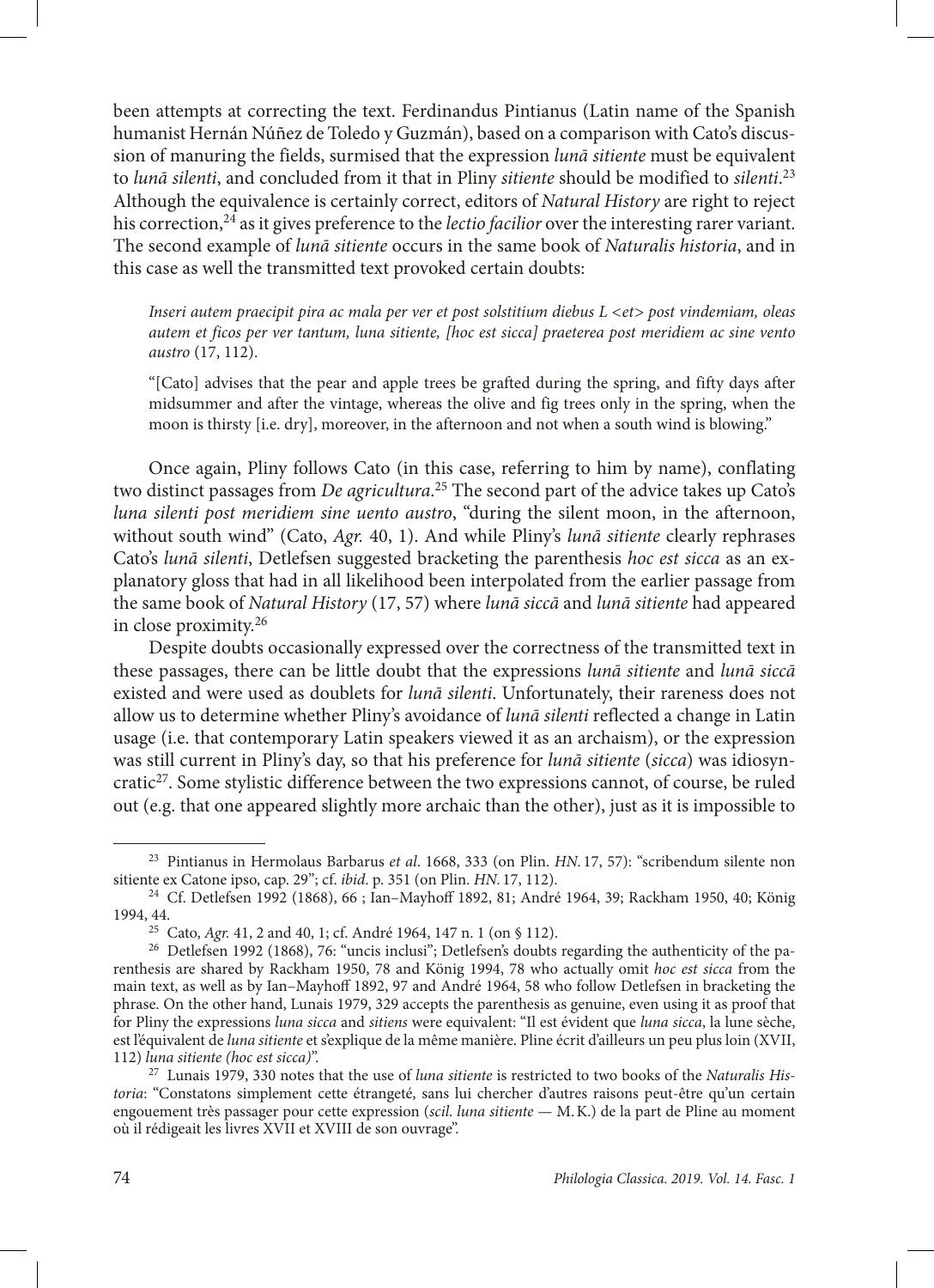rule out that inhabitants of different regions of Italy did not yield a slight preference for one or the other term. It is, however, possible to explain the choice of the epithets *sicca* and *sitiens* and to establish a relative chronology for the expressions.

If one takes as the starting point the idea that the new moon (phase of the lunar cycle when the moon was not visible) was difficult to describe *per se* and that the easiest way to denote it was through an antonym of a visible, easily identifiable phase of the lunar cycle, it is easy to guess that the expression *luna sicca* was derived in contrast with the full moon, *luna plena*. The expression *luna plena* suggests that the moon orb was imagined as a vessel that is progressively filled up by some white liquid: the epithet *siccus* in this context is the closest antonym, suggesting not only emptiness (adjectives such as *inaninis* or *vacuus* would express that notion as well) but also the gradual drying up of the white light that had once filled the orb, as well as the certainty that eventually it will be filled up once more.28 There is in fact one context which illustrates very clearly this idea. In Lucius' prayer to the moon, the goddess' rays are qualified as "wet":

*<…> ista luce feminea conlustrans cuncta moenia et udis ignibus nutriens laeta semina et solis ambagibus dispensans incerta lumina, quoquo nomine, quoquo ritu, quaqua facie te fas est invocare* (Apul. *Met*. 11, 2, 3).

"You, who light up with your womanly light every city, and nourish with your wet fires joyous seeds, and dispense your fluctuating beams according to the motion of the Sun, by whatever name, by whatever rite, in whatever guise it is permitted to invoke you…"

M.Zimmermann, when discussing this passage, focuses on physical theories underlying the idea of the connection between the moon and moistness, and hence to vegetal growth<sup>29</sup>. However, it seems even more probable that Apuleius was combining in this passage natural theories with popular lore, which called the phase when the moon was invisible the "dry" (*sicca*) moon, while the rays of the full moon could, by contrast, be characterized as "wet" — especially as Apuleius had stated specifically that on that night the moon was full and extraordinarily bright (*Met*. 11, 1, 1).

It is very probable that the terms *lunā siccā* (describing the phase of the new moon as the exact opposite of the full moon) and *lunā silenti* (describing it by contrast with the phase of the growing moon) coexisted for a fairly long time and were used interchangeably by the Latin speakers. While there is no proof that one is more archaic than the other, chances are that *lunā siccā* was created at a slightly later stage, as it seems to reflect a systemic view of the lunar cycle and a search for symmetry in the terminology for opposing phases of the moon, with *plena luna* opposed to *sicca luna*, just as *luna crescens* is

<sup>28</sup> For *siccus* of vessels, *OLD* 1968, 1755 (s.v. siccus 6b) cites two examples: Horace's *stetit urna paulum / sicca* "for a little while the jar stood empty" (Hor. *Carm*. 3, 11, 22–23) and, from the corpus Tibullianum, *quem vestrum pocula sicca iuvant?* "Which of you likes empty cups?" ([Tib.] 3, 6, 18). Naturally, the cognate *siccare* could be used of draining a vessel: *siccat inaequalis calices conviva solutus / legibus insanis* "every guest drains his cup, be it small or big (literally, cups of uneven size), not bound by insane laws" (Hor. *Serm*. 2, 6, 68–69); *siccatoque avide poculo negat sibi umquam acidius fuisse* "and having avidly drained the cup he declares that never had he tasted anything sourer" (Petron. *Sat*. 92); cf. *bina die siccant ovis ubera* "they drain twice a day the udder of the sheep" (Verg. *Buc*. 2, 42), etc.

<sup>&</sup>lt;sup>29</sup> See Zimmermann 2012, 6–7, in particular: "Apuleius may have enjoyed wrapping his allusions to the above theories about the moistening effluences of the moon into one striking oxymoronic phrase" (*ibid*. 7).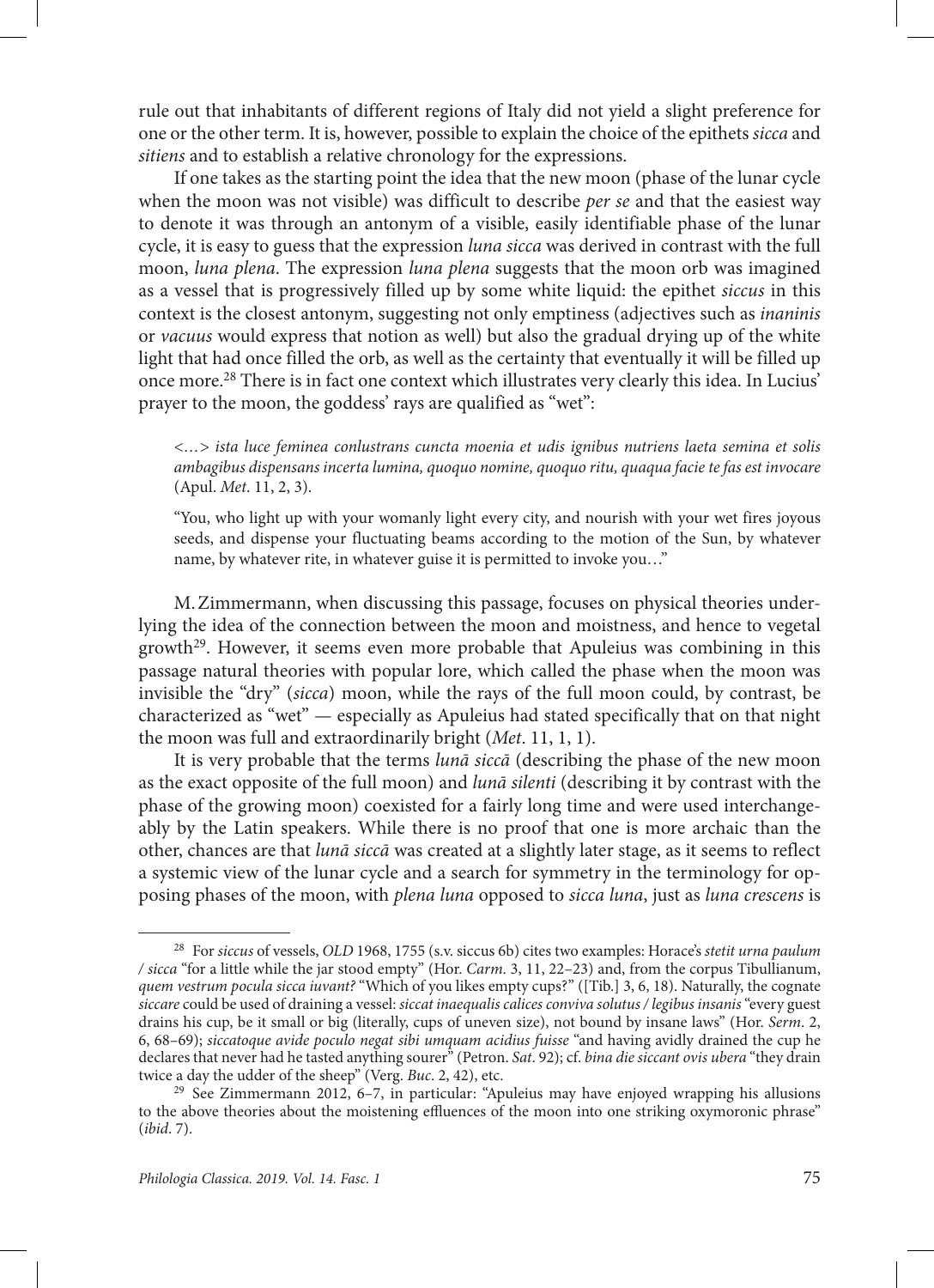opposed to *luna decrescens* (it is worth noticing that earlier agricultural writers show a marked preference for the expression *lunā silenti*). As for the doublet *lunā sitiente*, there can be little doubt that it was a secondary, analogical creation under the influence of *lunā silenti*, combining the imagery of *lunā siccā* with the syntactical construction of the latter expression. Finally, the idea behind the epithets *sicca* and *sitiens* and the representation of the new moon as the "dry" or "thirsting" found additional support in the Roman lore, in particular, in the belief that the growth was linked to the quantity of dew that falls during the night.30

## **3. Allusions to** *luna silens* **and** *luna sicca* **in Roman poetry**

We hope to have shown that the two designations of the new moon, *luna silens* and *luna sicca (sitiens)*, were invented in opposition to different phases of the lunar cycle — the waxing moon and the full moon: in both cases, the search for the opposite expression was the guiding principle for creating the expression, so that the epithets *silens* and *sicca* are nothing more than antonyms of *crescens* and *plena* (respectively), and the appearance of the two expressions in agricultural texts show that for Latin speakers they were technical terms and did not carry particular poetic associations. However, Roman poets did not fail to notice the poetic potential of *luna silens* and *luna sicca (sitiens)*, and Augustan poetry offers two passages where this potential is put to use — Verg. *Aen*. 2, 255 and Prop. 2, 17, 15. The remarkable fact is that in both passages, which have attracted a fair amount of attention from modern scholars, a reference to the agricultural term, suggested at some point, is rejected by the majority of commentators; as Vergil and Propertius allude to two different expressions and the contexts are not interconnected, the two passages are never considered in parallel: however, given the similarity in the approach of the two poets, a comparison seems to be worth the effort.

In *Aen*. 2, 250ff. Aeneas recounts the details of the Achaeans' ruse, stressing that the enemy had awaited nightfall before taking action, both inside and outside Troy:

> *et iam Argiva phalanx instructis navibus ibat a Tenedo tacitae per amica silentia lunae litora nota petens, flammas cum regia puppis extulerat, fatisque deum defensus iniquis inclusos utero Danaos et pinea furtim laxat claustra Sinon*…

> > (*Aen*. 2, 254–259).

"And already the Argive phalanx was advancing on ships arranged in battle order from Tenedos thorough the benevolent silence of the quiet moon, seeking the well-known shores, when the

<sup>30</sup> See Roscher 1890, 49–55; Tavenner 1918, 68. According to a very specific superstition, Thessalian witches had the power to bring down with their incantations a particular kind of poison (*virus lunare*, also described as *venenum* or *spuma lunaris*) from the moon and gather it as foam from the dewy grass (Lucan. 6, 506 and 669; Stat. *Theb*. 2, 284–285; Val. Flacc. 6, 447); I thank D.V.Keyer for calling my attention to this belief. The connection between the moon and the dew is so well established that it has misled some modern scholars into reconstructing the folk belief as the main cause for the expression *luna sicca*: cf. Shackleton Bailey 1947, 90 in his examination of the use of *sicca… luna* in Prop. 2, 17, 15, remarks after mentioning several passages where the waning moon is linked to tasks that demand dry conditions, "it is natural to suppose that […] *sicca luna* implies a dry atmosphere".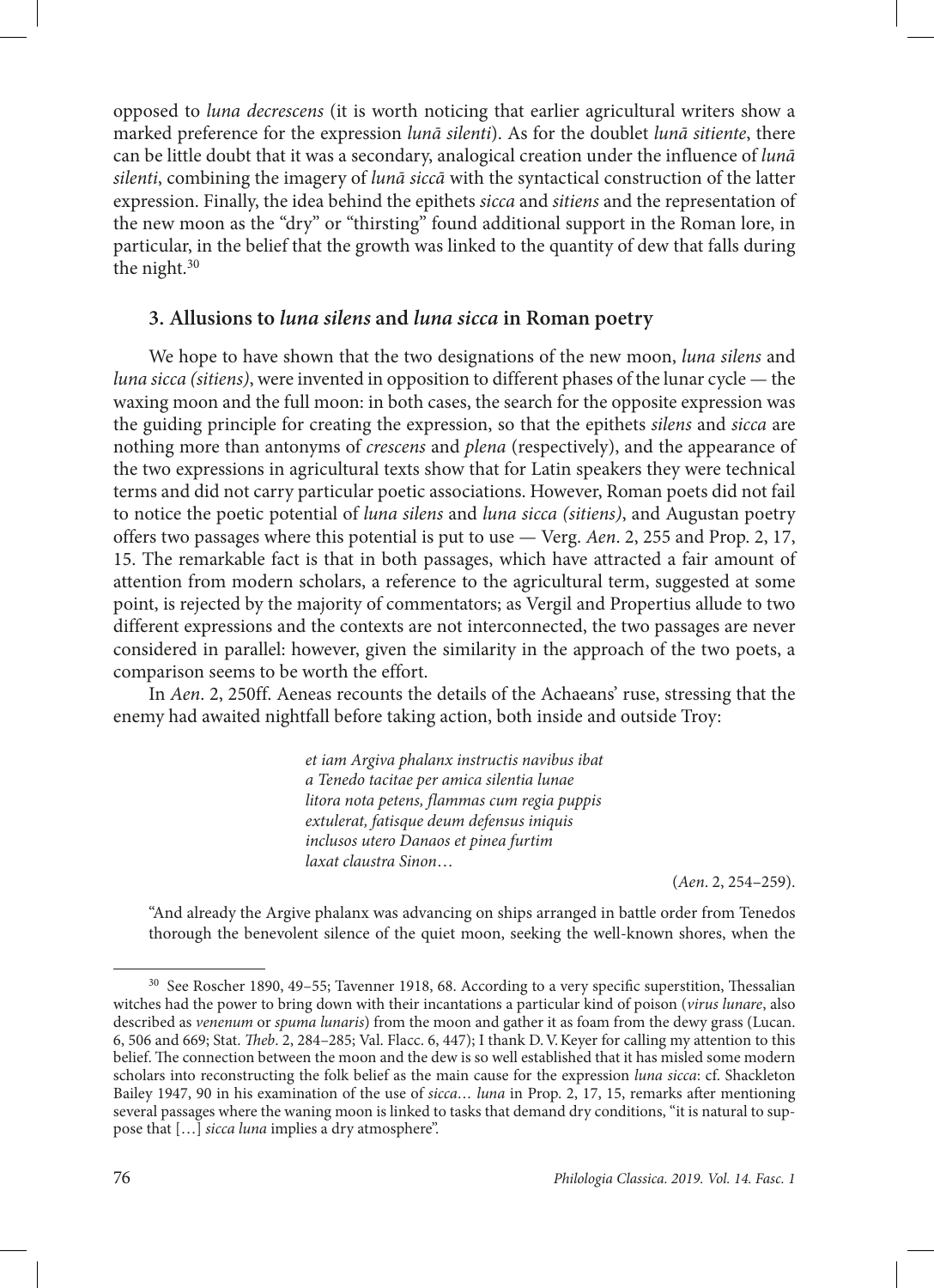flagship (literally, the royal deck) raised the flames into the air, and Sinon, protected by unjust fates of the gods, releases Danaans, locked in the [Trojan horse's] womb, and removes surreptitiously the pine bolts."

Verse 255 has been discussed by scholars and commentators since antiquity. The darkness and, to a lesser degree, the silence of the night that protected the Greeks had been stressed by Aeneas in previous verses (250–253); it would not then be out of place to emphasize once more the silence in which the fleet advanced: however, the wording of v. 255 with its almost tautological *tacitae silentia lunae* is peculiar. Already for ancient commentators the exact meaning of the line was not evident, and different interpretations were offered. Thus, Donatus, arguing with unnamed predecessors who considered the line a *vitium scribentis*, understood it as an indication that the first part of the night was moonless, whereas the moon came out later, and that it was then that the Greeks acted.<sup>31</sup> Servius proposed two interpretations: *tacitae silentia lunae* was either used for artistic effect (this is also the interpretation preferred by Servius Danielis), or as an allusion to the Platonic conception of the music of the spheres.32 The first scholar to insist that *tacitae silentia lunae* could not fail to provoke the association with the expression *luna silens* was Angelo Politiano who followed Donatus in understanding the periphrasis as an indication that the moon was invisible for a part of the night; $33$  this suggestion was promptly dismissed by several scholars, including Scaliger, on the basis of the early epic tradition that Troy fell during the full moon.<sup>34</sup> Since then scholars have been divided in their approach, with some accepting Politiano's idea, but the majority following Scaliger in rejecting the resemblance of *tacitae silentia lunae* to the agricultural term as accidental and irrelevant

<sup>&</sup>lt;sup>31</sup> Cf. Donat. Ad Aen. 2, 255: Multi vitium putant scribentis, ut qui dixit 'et ruit Oceano nox involvens umbra magna terramque pollumque Myrmidonumque dolos' hic diceret 'tacitae per silentia lunae'. Nullum in hoc vitium est si quidem nonnullae noctes habent primas partes tenebrosas, sequentes vero luna superveniente inlustris. Tale ergo noctis tempus elegerant Graeci quod tenebras haberet oportunas complendis insidiis et somni quietem daret et dehinc aliquid luminis e radiis lunae, et sine periculo vel errore venirent a Tenedo ad civitatis excidium. ("Many consider it to be an authorial error, that the same poet who said 'and the night falls, enveloping in her great shadow the earth and the heavens, and the Myrmidon ruses' (2, 251–255) now says 'through the silence of the quiet moon'. There is no error in this, as some nights are dark in the first part and illuminated in the later parts, when the moon comes out. This was the moment of the night that the Greeks chose, because it has darkness that is useful for accomplishing treachery and gives stillness of sleep, and later on some light from the moonbeams, so that they could arrive without risk nor error from Tenedos for the destruction of the people").

<sup>&</sup>lt;sup>32</sup> Thus, Servius, when discussing the expression, notes, Ad Aen. 2, 255: tacitae lunae: aut more poetico noctem significat aut physicam rationem dixit, nam circuli septem sunt, Saturni, Iovis, Martis, Solis, Veneris, Mercurii, Lunae. et primus, hoc est Saturni, vehementer sonat, reliqui secundum ordinem minus, sicut audimus in cithara. ("Quiet moon: either he thus poetically denotes the night, or explains the physical reasons. For there are seven circles, that of Saturnus, of Jupiter, of Mars, of the Sun, of Venus, of Mercury, of the Moon. And the first <of these>, i.e. Saturnus' circle, has deep sound, while the others less so, according to their order, just as we perceive in the case of the cithara.")

<sup>33</sup> Politiano (1489, cap. 100) cites the use of *luna silens* in agricultural writers, and goes on to reconstruct from Vergil's description that the moon was alternatively visible and invisible on the night that Troy fell: "Nondum igitur luna lucebat, cum illi a Tenedo sub vesperam navigabant. Sed lucere tum coepit, cum iam urbem occupaverant. Non igitur aut sera fuerit, aut pernox luna, tum nec lunae quidem omnino coitus, sed tempus arbitror potius quandiu illa non luceret".

<sup>&</sup>lt;sup>34</sup> For the overview of first responses to Politiano's interpretation, see the clear and succinct summary in Grafton, Swerdlow 1986, 212–213.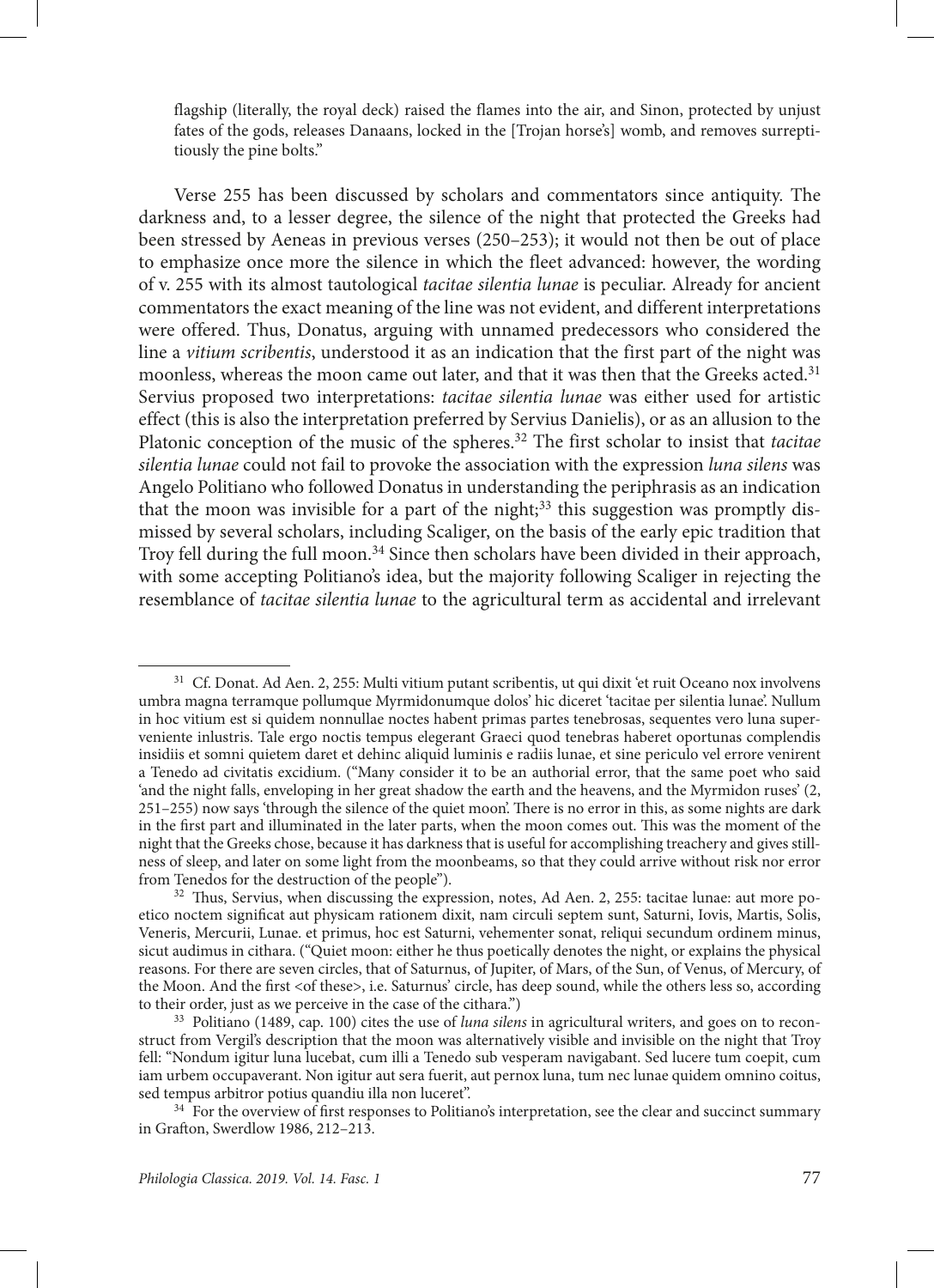to the understanding of Vergil's passage35: this alternative interpretation sees in *tacitae silentia lunae* a simple indication that the night was a still, silent one, and presupposes that *luna* is largely equivalent to *nox* (as a sort of metonymy).<sup>36</sup>

Politiano's interpretation does in fact have one major weakness (and one that surprisingly does not seem to have been explicitly pointed out by his critics), namely, that the term *luna silens* is never used indifferently for any night without moonlight — it designates a specific phase of the lunar phase when the moon cannot be seen, regardless of whether the night sky is clear or not. This usage would seem to severely debilitate Politiano's idea that the periphrasis *tacitae silentia lunae* alluded to the fact that on the night that Troy fell the moon was not *pernox*. 37 However, the expression *tacitae silentia lunae* is too pointed (to the point of becoming tautological) to be accidental; indeed, Statius, when reusing Vergil's phrase in his *Thebaid*, eliminated the pleonasm (*per Arcturum mediaeque silentia lunae*, Stat. *Theb*. 2, 58). In Vergil, deliberate juxtaposition of *silentium* and *tacitus* renders the association with *luna silens* unescapable; and the idea that *luna* could be used as a metonymy for *nox* does not gain unequivocal support from texts.<sup>38</sup>

A look at ancient sources on the fall of Troy suggests a certain solution as to the effect sought by Vergil in v. 255. Ancient scholars seem to have debated whether or not Troy was captured on a moonlit night. This problem seems to have arisen with a line from the *Ilias parva*, which indicated that the moon was shining brightly on that night: νὺξ μὲν ἔην μεσάτη, λαμπρὴ δ' ἐπέτελλε σελήνη "it was midnight, and bright was the moon rising"  $(\text{fr. 9}$  Bernabé)<sup>39</sup>. This line attracted attention of ancient scholars, who used it to deduce, with the help of astronomical observations, on which day of the year Troy was taken — an outline of the two positions of the issue by Callisthenes (ca. 360–327 BCE) is preserved in a scholium to Euripides' *Hecube*:

Καλλισθένης ἐν β τῶν ῾Ελληνικῶν οὕτως γράφει· "ἑάλω μὲν ἡ Τροία Θαργηλιῶνος μηνὸς, ὡς μέν τινες τῶν ἱστορικῶν, ιβ ἱσταμένου, ὡς δὲ ὁ τὴν μικρὰν Ἰλιάδα, η φθίνοντος. διορίζει γὰρ

<sup>36</sup> The idea that *lunae* stands for *noctis* goes back to ancient commentators of Vergil, appearing in Servius as one of the two possible explanations of *tacitae lunae* (*aut more poetico noctem significat, aut*…, Serv. *Comm. in Aen*. 2, 255 Thilo, Hagen). In modern scholarship this can be stated with varying degrees of explicitness: see Conington 1863, 133 (*ad Aen*. 2, 255), Heinze 1903, 24 n. 1, Cram 1936, 254 and 258 (with references); Barigazzi 1990, 228 is rightly and explicitly skeptical of the idea. Indeed, in a recent article Giardina 2006 went so far as to propose correcting *lunae* into *noctis* in v. 255; this correction is unnecessary and is not followed by editors (cf. Horsfall 2008, 227; Conte 2009, 42 makes no mention of it in his apparatus, *ad loc.*).

 $37$  "[...] potius accipimus tacitae lunae silentia lunam ipsam quam vocant silentem, hoc est minime tum quidem lucentem, ut latere insidiae magis possent, pulchra nimirum et eleganti tralatione ad auribus ad oculos" (Politiano 1489, cap. 100). The point that *luna silenti* is only used for a precise phase of the lunar cycle appears in argumentation, whether they be in favour or against Politiano's interpretation of this passage, only rarely (Marouzeau 1933 did note the term's application to the lunar cycle, but suggested that Virgil evoked it with a degree of poetic license, to speak of the moon temporarily disappearing behind clouds).

<sup>38</sup> There are no traces of such usage in *OLD* 1968, 1050, s.v. lūna. In an independent search for examples of *luna* for *nox* in Latin poetry, we were able to find no good examples with the exception of Statius' mediaeque silentia lunae (Stat. Theb. 2, 58) which is clearly modelled on Vergil (Aen. 2, 255).

 $39$ <sup>-</sup>This fragment is preserved in three sources with minor adjustments of language: Clem. Alex. Strom. 1, 21, 104, 1; *schol. in Eur. Hec*. 910; *schol. in Lycophr. Alex*. 344. We quote the text as reconstructed by Bernabé in his edition.

<sup>35</sup> E. g., Austin 1964, 119–120 (on *Aen*. 2, 255) and Horsfall (2008, 226) with references follow Scaliger in rejecting Politiano's idea of Vergil evoking the term for the new moon; on the other hand, Marouzeau 1933, Cram 1936, Grafton, Swerdlow 1986, Barigazzi 1990 accept Politiano's general idea, corroborating or refining it each in his own way.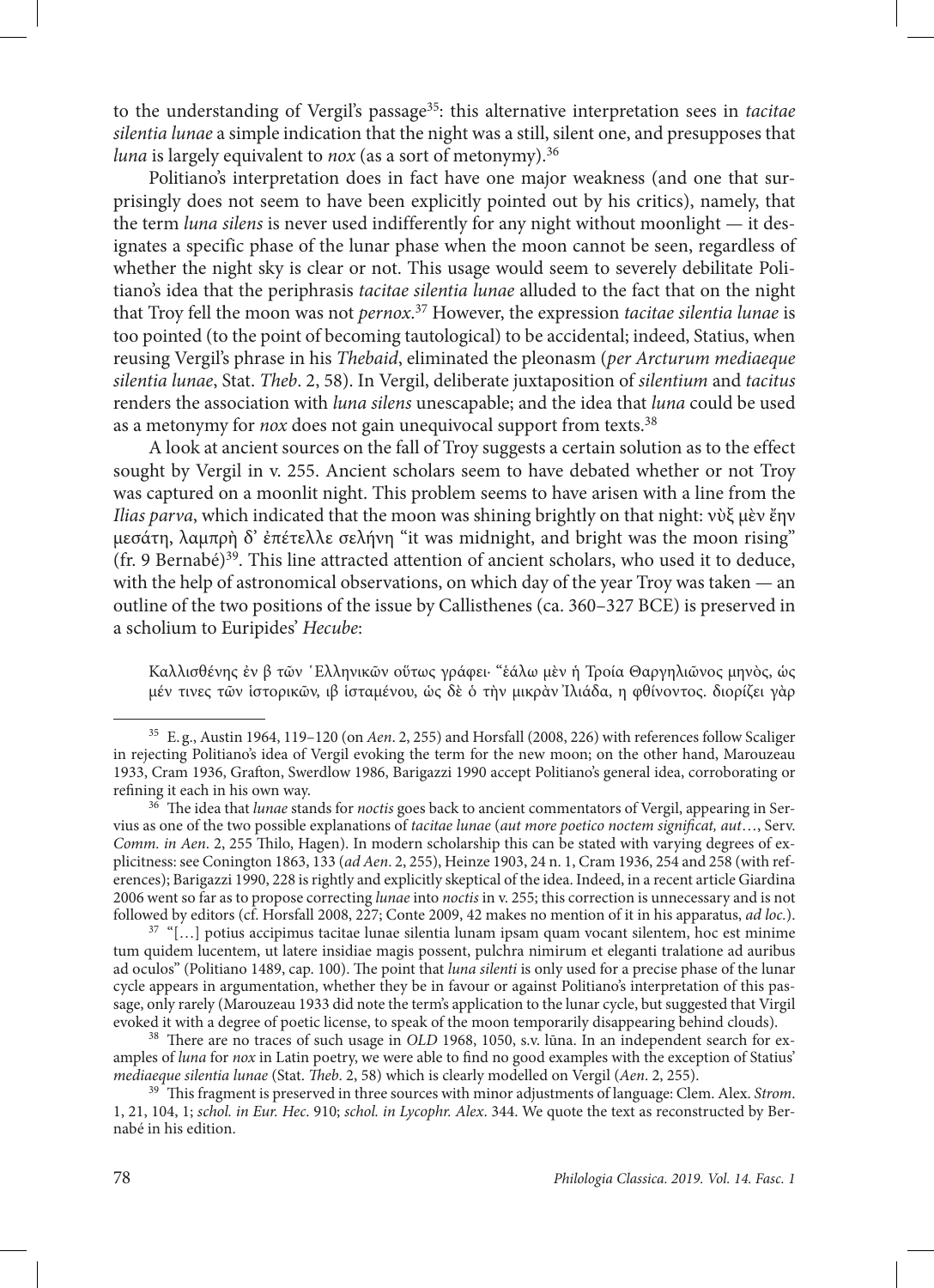αὐτὸς τὴν ἅλωσιν φάσκων συμβῆναι τότε τὴν κατάληψιν, ἡνίκα "νὺξ μὲν ἔην μέσση, λαμπρὰ δ' ἐπέτελλε σελήνη". μεσονύκτιος δὲ μόνον τῇ ὀγδόῃ φθίνοντος ἀνατέλλει, ἐν ἄλλῃ δ' οὔ" (*Schol. in Eur. Hec*. 910).

"Callisthenes in the second book of his *Hellenica* writes thus: 'Troy was taken during the month of Thargelion, according to some historians, on the twelfth day when the moon was waxing, but according to the author of the *Little Iliad* on the eighth day when the moon was waning. For he determines the capture when he later says that the city was taken when 'it was midnight, and bright was the moon rising' (fr. 9 Bernabé). For it rises at midnight only on the eighth day of the waning moon, and on no other day."

This testimony is remarkable in that it shows that the date of the fall of Troy was discussed in pre-Alexandrian times: the scholium goes on to state that Callisthenes' position was opposed by Lysimachus. However, there can be little doubt that the discussion was taken over by Hellenistic scholarship, and Vergil, with his thorough knowledge not only of the Greek epic tradition but also of Alexandrian studies and discussions of Homer, would most certainly have been aware of the issue: moreover, in this case we can be certain that he would have specifically looked into the matter, when working on Aeneas' account of the fall of Troy, as the presence or absence of moonlight is important for the perception, and even for the development, of events of that night<sup>40</sup>. Modern commentaries to Vergil cite a series of passages from the second book of the *Aeneis* pertaining to the question of moonlight: thus, Vergil stresses the darkness of the night in v. 250–251 (*ruit Oceano nox / involvens umbra magna terramque polumque*), v. 360 (*nox atra*), v. 397 (*nox caeca*), v. 420 (*obscura nocte*), but pointedly mentions moonlight in v. 340 (*oblati per lunam*). It is evident from this list that in some cases Vergil preferred to stress either the glimmer of light or the darkness of the night (which, incidentally, would have been congruent with the subjectivity of Aeneas' account). However, in v. 255 the choice of words seems to suggest that Vergil was alluding to the scholarly debate on the presence or absence of moonlight41. Vergil clearly imagined the night as moonlit, and the association with the term *lunā silenti* was introduced in order to show that he was aware of the issue and to subtly emphasize his own position. In the absence of the context of fr. 9 Bernabé, it is difficult to establish whether Vergil's wording in *Aen*. 2, 255 would have made his readers think specifically of the *Ilias parva*. 42 However, for a reader unaware of the discussion regarding the day of the month on which Troy was captured, the expression *tacitae per amica silentia lunae* would appear as a kind of poetic exaggeration that likened the moon to a silent witness standing by the Achaeans' ruse.<sup>43</sup>

Another passage from Augustan poetry seems to offer an instance of similar play with the astronomical term. In 2, 17 Propertius uses the expression *sicca… luna* in the description of his unhappiness since he has fallen out of favour with Cynthia:

<sup>&</sup>lt;sup>40</sup> The fact that Vergil deliberately shifts his emphasis from moonlight to darkness throughout the account of the events of that night, was rightly stressed by Heinze 1903, 24–25; cf. Barigazzi 1990, 237: "L'oscurità della notte è un fatto obiettivo e non si può pretendere che il poeta, intento a trarre dal buio effetti particolari, precisi o sfumi ogni volta le gradayioni fra le tenebre e le luci".

<sup>41</sup> Thus, also Cram 1936, 258–259; Grafton, Swerdlow 1986, 218; cf. Barigazzi 1990, 235.

<sup>&</sup>lt;sup>42</sup> Cf. Severyns 1926, 301 who characterizes the parallel as "une ressemblance trop vague pour qu'on en puisse tirer argument".

<sup>43</sup> Cf. Horsfall 2008, 226 (*ad Aen*. 2, 255): "in [Vergil] the moon's silence belongs to a general tendency to 'humanise' nature […] and here that silence may also suggest her connivance, as a kind of celestial accomplice, at Greek trickery".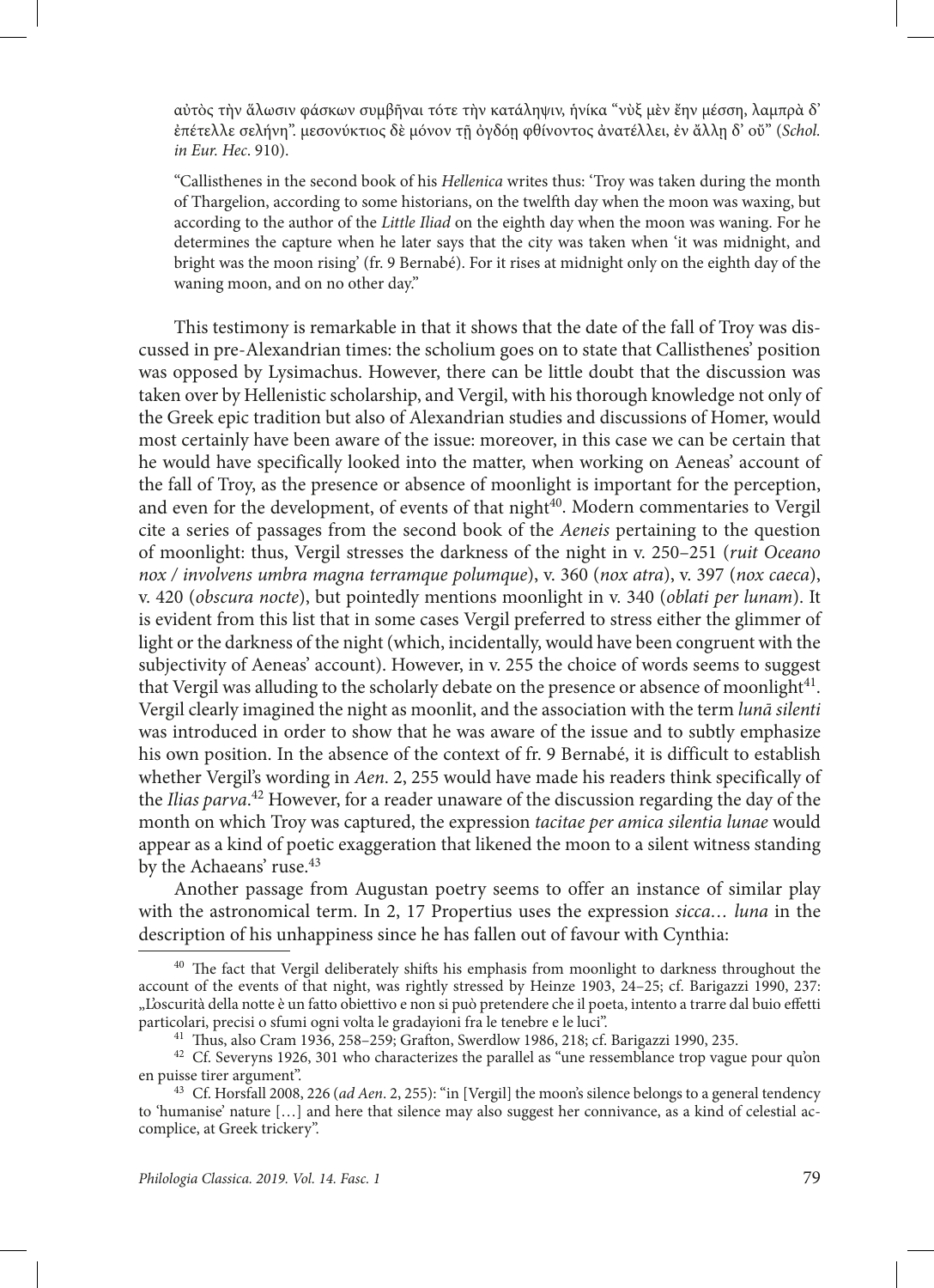| durius in terris nihil est quod vivat amante, |    |
|-----------------------------------------------|----|
| nec, modo si sapias, quod minus esse velis.   |    |
| quem modo felicem Invidia maerente ferebant,  |    |
| nunc decimo admittor vix ego quoque die,      | 12 |
| nec licet in triviis sicca requiescere luna   | 15 |
| aut per rimosas mittere verba fores           |    |

(Prop. 2, 17, 9–12; 15–16)

"There is no human nor beast that lives a harder life than the lover, and none that you would wish less to be. I, who only a while ago was considered blessed, as Envy gnashed her teeth, now scarcely gain access <to my beloved> once in ten days; nor am I permitted to lie on streets, when the moon is dry, or to direct my words through the cracks in her door".<sup>44</sup>

The poet is only rarely admitted to Cynthia's presence, he cannot even try to persuade his beloved through the closed doors.45 The meaning of *in triviis requiescere* has been interpreted as referring either to former love encounters with Cynthia on crossroads, or, more convincingly, to Propertius' vigils by the doorstep of his beloved.46 Turning to *sicca luna*, most modern commentators, as was the case with *Aen*. 2, 255, insist on dissociating Propertius' choice of epithet from the term used by agricultural writers, arguing that the poet was simply referring to a clear, dry night.<sup>47</sup> On the rarer occasions, when the association of Propertius' *siccā lunā* with the term for the new moon is recognized, the poet's meaning is reconstructed through popular beliefs. Thus, Shackleton Bailey tried to explain the expression *siccā… lunā* in Prop 2, 17, 15 through the belief that the dew that falls during the night, and especially its quantity, depends on the moon and its phase:

<sup>44</sup> The transposition of v. 15–16 was first proposed by Lachmann 1973 (1816), 164. For a long time, the majority of editors were convinced by Lachmann's arguments and accepted the transposition; however, Cairns 1975 has argued that the order of lines as they appear in manuscripts may be retained.

<sup>45</sup> Manuscripts give the verb in v. 15 as *licet*, but whether this is the right modality for Propertius' context, has been called into question by some editors: thus, Guyet (Guyetus) suggested correcting the verb into *libet*, and Herzberg into *iuvat*. Heyworth in his recent edition (Heyworth 2007a, 63) follows Guyet, explaining his reasons in his companion to the text of Propertius: "There seems to be no point in the introduction 'and it is not possible': what is stopping him? It cannot be the dangers of the crossroads at the new moon, as *sicca luna* is so placed that it qualifies only *in triviis requiescere*. Better would be *nec libet* (or *iuvat*): he no longer cares to play the part of the deserted lover <...> This is what I print; but to be franc I am puzzled" (Heyworth 2007b, 186–187). I believe that the manuscript reading should be retained, and that it suits with Propertius' wordplay in this passage, as explained below.

<sup>46</sup> The former interpretation has been prompted above all by the resemblance of Prop. 2, 17, 15 to 4, 7, 19–20 which does in fact speak explicitly to love-making *in trivio* (thus, Enk 1962, II, 249; Butler, Barber 1933, 220 on Prop. 2, 17, 15–16.13–14; Shackleton Bailey 1947, 91). Lately, however, the explanation has shifted to understanding both verses of the distich 15–16 as play with the motif of *exclusus amator* (Cairns 1975; Thomas 1980; Fedeli 2005, 519–520 on Prop. 2, 17, 11–12.15–16). This interpretation does seem preferable, as it explains the choice of the verb *requiescere*, and brings out the continuity between verse 15 and 16 (for fuller argumentation, see Fedeli 2005, 520).

<sup>47</sup> Butler, Barber 1933, 220 (*ad* Prop. 2, 17a, 15–16, 13–14): "The sense is uncertain. […] Probably it means no more than that the air is dry, the moon is clear and bright"; this interpretation appears also in Camps 1967, 138 (*ad loc.*), Enk 1962, II, 249, *ad loc.* ("ego credo *lunam siccam* vel *sitientem* esse 'lunam fulgentem in sicco aethere"'), as well as by Rotstein 1920, 326 (*ad loc.*), who adds: "Es ist keine Feuchtigkeit in der Luft, so daß der Mond hell leuchtet". Cf. Lunais 1979, 330: "Une telle précision (*scil*. la nuit passée à la nouvelle lune — M.K.) apparaît à la fois bien prosaïque et bien inutile, pour ne pas dire encombrante, dans un poème tout empreint de lyrisme mélancholique".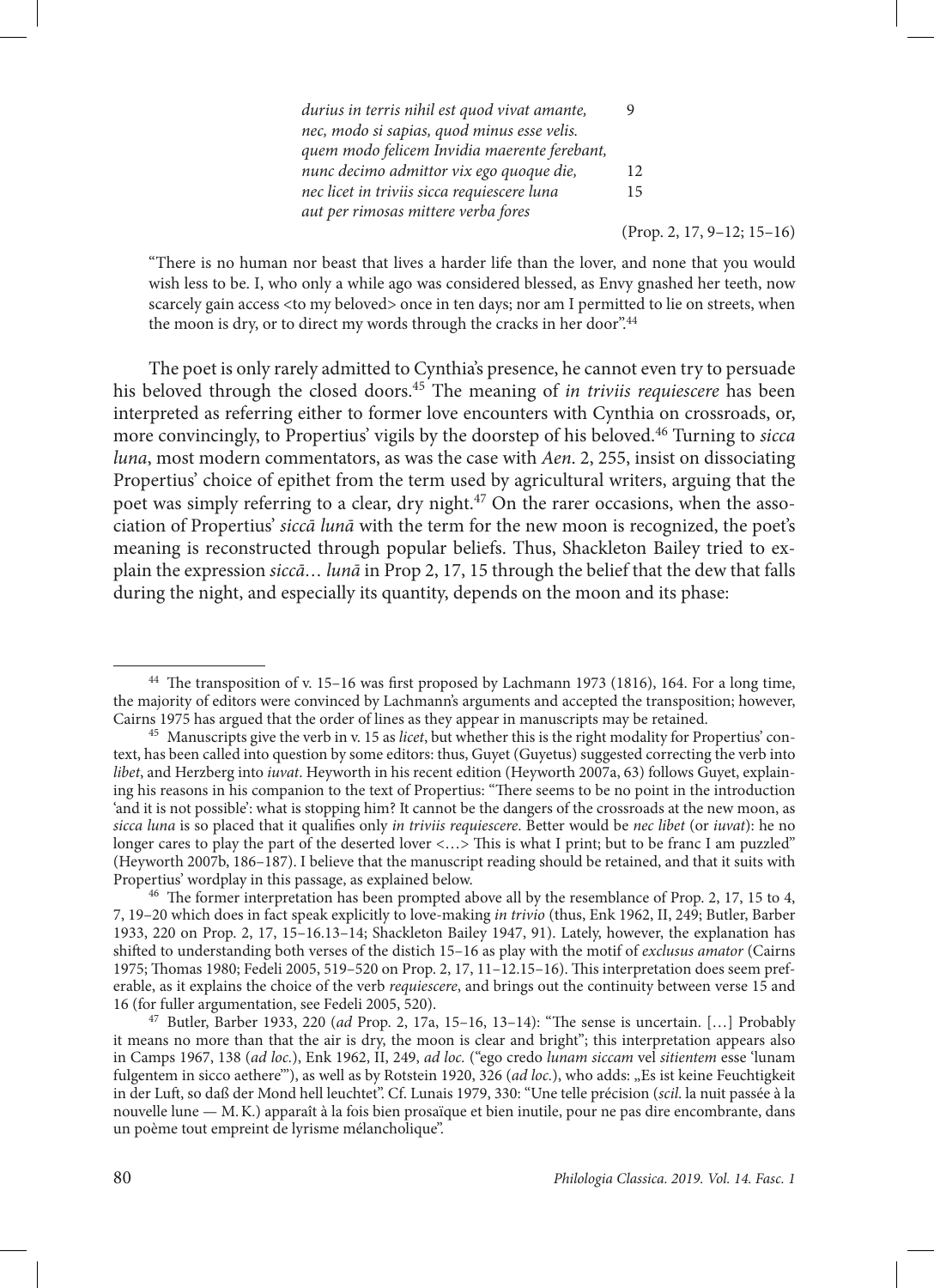"Since dew falls from the moon the deduction is obvious that when there is no dew it is because the moon is temporarily short of moisture, *sicca*; and *sicca luna* will be another way of saying *rore non cadente*. It is therefore an error to suppose that cold and clear conditions are implied; rather the reverse, for it is on cloudless nights that the dew comes thickest, an observation which no doubt led to the popular theory of its lunar origin" (Shackleton Bailey 1947, 90–91).

Similarly, Heyworth suggested that sleeping on the street on the night of the new moon would be particularly dangerous for an *exclusus amator*, as on that night Hecate and other infernal forces would be roaming the streets.48 Finally, O'Neil, in line with his idea that Cynthia is associated with the moon throughout Propertius' *œuvre*, suggested that in Prop. 2, 17, 15 the epithet *sicca* was used as a synonym for *frigida*, with an erotic double-entendre:49 however, his explanation of Propertius' meaning is very vague, and while he stresses that *in triviis requiescere* must refer to the poet's love encounters with Cynthia on crossroads, he does not explain exactly how the calembour reconstructed for *sicca luna* would relate to the situation.

None of the previously mentioned explanations is satisfactory either. The interpretation that sees in the expression *sicca luna* a reference to a clear, dry night would imply that Propertius was ready to pass his vigils by Cynthia's door only in comfortable meteorological conditions; Shackleton Bailey's suggestion that the phrase referred to a cloudy night without dew is open to similar criticism, while it seems to rely to an even greater degree on a conjectural reconstruction of the situation without substantial support from the text;<sup>50</sup> neither is there anything to support Heyworth's suggestion that Propertius was referring to popular superstitions about Hecate and her followers roaming the crossroads on the night of the new moon.

However, there seems to be one interpretation that could explain Propertius' meaning, while avoiding the weaker points of earlier explanations. Unless one is willing to discard the expression *lunā siccā* as attested only in Pliny the Elder, it is unlikely that Propertius' readers would have failed to associate the expression *sicca luna* in Prop. 2, 17, 15 with the agricultural term, and it is, in fact, precisely this association that seems to offer the key to understanding the passage: if the entire distich Prop. 2, 17, 15–16 is taken as an enumeration of the (slightly exaggerated) woes of the *exclusus amator*, who, besides being banished from Cynthia's presence, is also forbidden to enjoy the usual activities of *exclusi amantes* (i.e. sleeping by his beloved's house or trying to convince her to let him in), the *siccā lunā* of v. 15 would be a tongue-in-cheek allusion not only to (moonless) nights that he would wish but is forbidden to spend in the street by Cynthia's house, but also to Cynthia's refusal to show herself to her lover.<sup>51</sup> Propertius' wording thus evokes the strict terminological usage of *lunā siccā*, exploiting in the meanwhile the poetic potential that the expression, if taken literally, carried.

<sup>48</sup> Heyworth 2007b, 187 n. 51: "At the new moon Hecate and her followers would be at large, making the crossroads especially dangerous".

<sup>49</sup> O'Neil 1958, 5; the idea however is evoked with approval by Fedeli 2005, 520 (*ad* Prop. 2, 17, 11–12, 15–16).

<sup>50</sup> Cf. in particular, his evocation of the dangers of malaria of which there is no hint in Propertius' text (Shackleton Bailey 1947, 91).

<sup>51</sup> For the designation of the moon by the epiclesis *Cynthia*, cf. Lucan. 1, 218; 4, 60; 8, 721; Petron. *Sat*. 122, line 130; Sil. Ital. *Pun*. 4, 480; Stat. *Theb*. 1, 577; Val. Flacc. 2, 56; etc.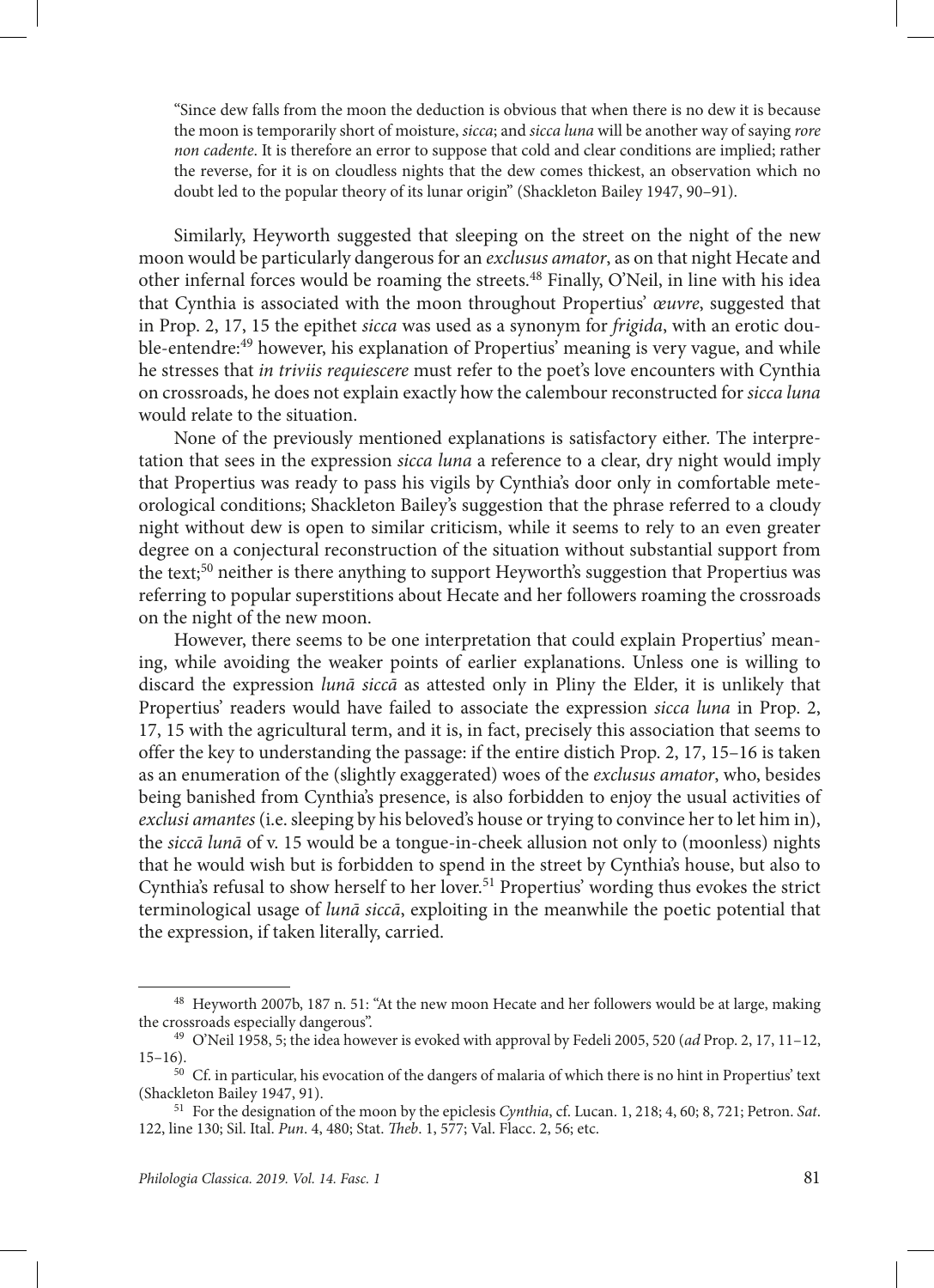### **4. Conclusion**

We hope to have shown that the expressions of the new moon in Latin, *lunā siccā* and *lunā silenti*, were originally created by opposition to other visible and thus easily identifiable phases of the lunar cycle, i.e. to the waxing moon and to the full moon, respectively. There was thus no poetic impulse behind the creation of these expressions, which accounts for their unremarkable usage in agricultural writers. However, there are traces of a certain recognition in Roman literature of the poetic potential of these expressions, if taken literally. Thus, in Prop. 2, 17, 15 the expression *siccā lunā* is used not only to evoke the astronomical term, but also as part of wordplay, likening his current banishment from Cynthia's presence to the changeability of the moon. In Verg. *Aen*. 2, 255 the expression *tacitae per amica silentia lunae* hinted at the scholarly debate regarding the day of the lunar cycle, endowing the moon at the same time with personal traits, so that it appears as a silent, benevolent witness to the Achaeans' ruse. Vergil's wording is close enough to the term *lunā silenti* to create the association with the particular phase of the lunar cycle; however, it is adapted to the context, as the poet brings out the metaphor present in *lunā silenti*, if the participle *silens* is taken in its literal sense, combining both visual and auditive associations in one expression.<sup>52</sup>

#### **References**

- André J. (ed., comm.) *Pline l'Ancien : Histoire naturelle, livre XVII.* Paris, Belles-lettres, 1964.
- Austin R.G. (ed., comm.) *P.Vergili Maronis Aeneidos liber secundus*. Oxford, Clarendon Press, 1964.
- Ash H.B. (ed., transl.) *Lucius Junius Moderatus Columella,* vol. I: *On agriculture I–IV.* Cambridge, Mass., Harvard University Press, London, Heinemann, 1941.
- Barigazzi A. Verg. *Aen*. 2.55 *tacitae per amica silentia lunae*. *Prometheus* 1990, 16 (3), 227–237.
- Brightman F.E. Some Dante Notes. *Modern Language Revue* 1919, 14 (3), 326–330.
- Butler H.E. Barber E.A. (ed., comm.) *The Elegies of Propertius, edited with an Introduction and Commentary*. Hildesheim, Zürich, New York, Olms, 1996 (Oxford 1933).
- Cairns F. *Further Adventures of a Locked-Out Lover: Propertius 2.17, University of Liverpool Inaugural Lecture*. Liverpool, Liverpool University Press, 1975.
- Camps W.A. (ed., comm.) *Propertius, Elegies Book II.* Cambridge, CUP, 1967.
- Conington J. (ed., comm.) *P.Vergili Maronis opera: the Works of Virgil with a Commentary*, vol. II. London, Whittaker — George Bell, 1863.
- Cram R.V. On a Verse in Vergil *Aeneid* II. 255 and the Post-Homeric Tradition Concerning the Capture of Troy. *CPh* 1936, 31 (3), 253–259.
- Detlefsen D. (ed.) *C.Plinii Secundi Naturalis Historia*, vol. I–III. Hildesheim Zürich New York, Olms, 1992 (Berlin, 1868–1871).
- Enk P.J. (ed., comm.) *Sex. Propertii elegiarum liber secundus*, vol. I–II. Leiden, Sijthoff, 1962.
- Ernout A. (éd., tr., comm.) *Pline l'ancien, Histoire Naturelle, livre XXVIII.* Paris, Belles-lettres, 1962.
- Ernout A. Meillet A. *Dictionnaire étymologique de la langue latine: histoire des mots*. Paris, Klincksieck, 1967.
- Fedeli P. (ed., comm.) *Properzio, Elegie libro II: Introduzione, testo e commento*. Cambridge, Francis Cairns, 2005.
- Georges K.E. *Ausführliches Lateinisch-Deutsches Handwörterbuch aus den Quellen zusammengetragen,*  Bd. I–II, Leipzig, Hahn'sche Verlagsbuchhandlung, 1880.
- Giardina G. Verg. *Aen*. 2, 225: Una *crux* esegetica o una *crux* testuale? *QUCC* 2006, 83 (2), 93–95.

<sup>52</sup> Cf. Barigazzi 1990, 232: "Ma la corrispondenza con la frase catoniana (*scil*. *lunā silenti —* M.K.) sarebbe da vedere piuttosto in *tacitae lunae* per la non rara trasposizione dal piano visivo a quello uditivo, come nei noti passi danteschi *mi rispindeva là dove il sol tace* (*Inf*. 1.60), *io venni in loco d'ogni luce muto* (*Inf*. 5.28)". Indeed, it has been argued that these two passages in Dante had been inspired by Vergil (Brightman 1919, 327–329).